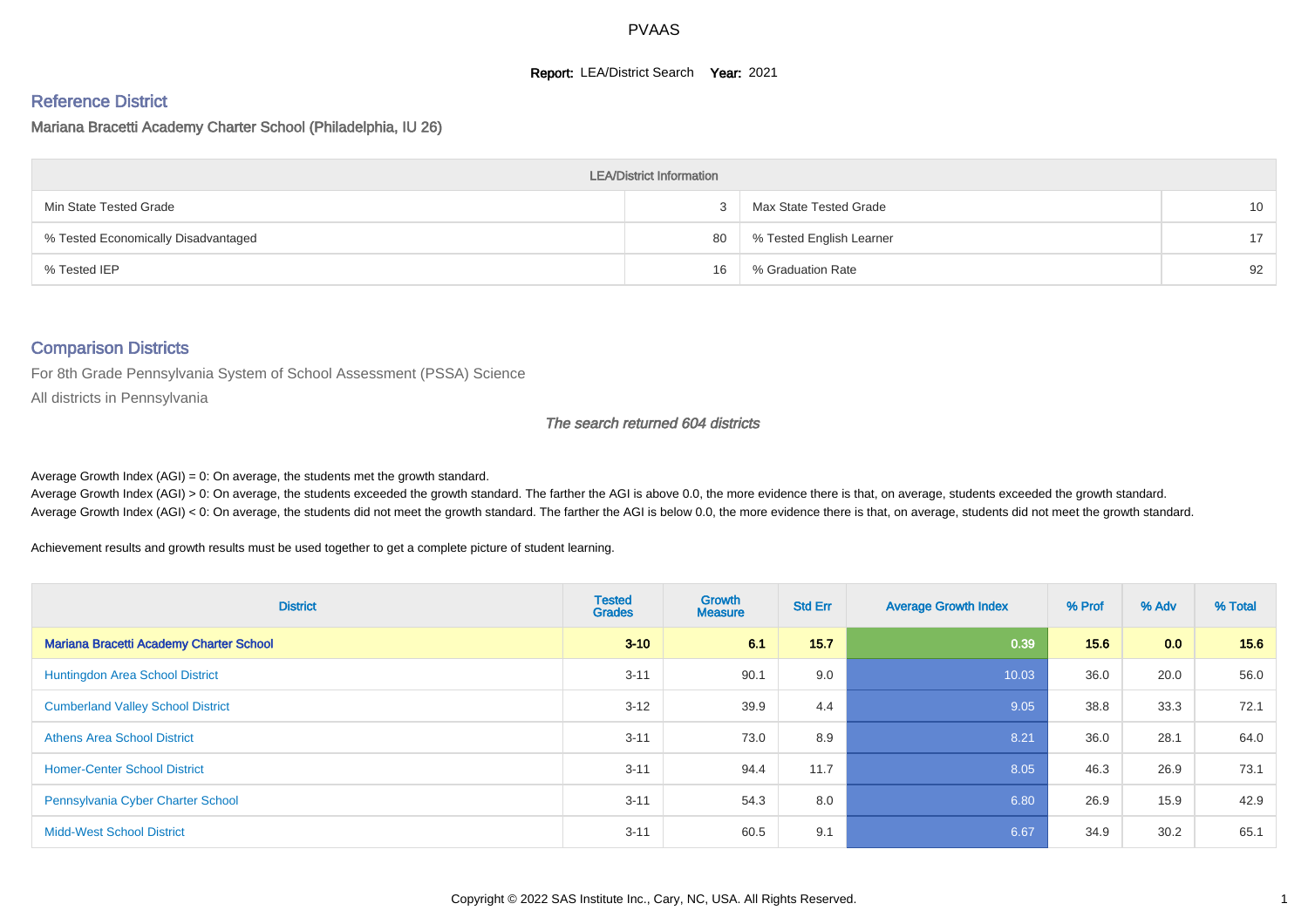| <b>District</b>                               | <b>Tested</b><br><b>Grades</b> | Growth<br><b>Measure</b> | <b>Std Err</b> | <b>Average Growth Index</b> | % Prof | % Adv | % Total |
|-----------------------------------------------|--------------------------------|--------------------------|----------------|-----------------------------|--------|-------|---------|
| Mariana Bracetti Academy Charter School       | $3 - 10$                       | 6.1                      | 15.7           | 0.39                        | 15.6   | 0.0   | 15.6    |
| Pennsylvania Virtual Charter School           | $3 - 11$                       | 73.0                     | 11.0           | 6.66                        | 35.2   | 26.1  | 61.4    |
| <b>Central York School District</b>           | $3 - 12$                       | 36.6                     | 5.9            | 6.25                        | 37.4   | 13.8  | 51.2    |
| <b>Tredyffrin-Easttown School District</b>    | $3 - 10$                       | 53.9                     | 8.7            | 6.17                        | 29.2   | 61.2  | 90.5    |
| <b>Conestoga Valley School District</b>       | $3 - 11$                       | 44.3                     | 7.2            | 6.14                        | 29.4   | 31.3  | 60.8    |
| New Hope-Solebury School District             | $3 - 11$                       | 58.8                     | 9.8            | 6.00                        | 38.5   | 44.0  | 82.6    |
| <b>Shikellamy School District</b>             | $3 - 10$                       | 44.5                     | 7.5            | 5.92                        | 25.5   | 28.6  | 54.2    |
| <b>Methacton School District</b>              | $3 - 11$                       | 36.1                     | 6.1            | 5.91                        | 28.2   | 40.2  | 68.4    |
| Northeastern York School District             | $3 - 11$                       | 38.9                     | 6.7            | 5.80                        | 30.6   | 36.3  | 66.9    |
| <b>Tuscarora School District</b>              | $3 - 11$                       | 42.4                     | 7.4            | 5.70                        | 37.5   | 19.8  | 57.3    |
| <b>Littlestown Area School District</b>       | $3 - 11$                       | 52.6                     | 9.3            | 5.65                        | 38.8   | 28.1  | 66.9    |
| <b>Agora Cyber Charter School</b>             | $3 - 11$                       | 49.7                     | 8.8            | 5.62                        | 35.3   | 9.3   | 44.7    |
| <b>Warwick School District</b>                | $3 - 11$                       | 33.8                     | $6.0\,$        | 5.59                        | 38.7   | 24.2  | 62.9    |
| <b>Avon Grove Charter School</b>              | $3 - 11$                       | 53.1                     | 9.7            | 5.47                        | 28.4   | 27.4  | 55.9    |
| <b>Lower Merion School District</b>           | $3 - 11$                       | 25.9                     | 4.8            | 5.43                        | 35.9   | 46.4  | 82.3    |
| <b>Hempfield School District</b>              | $3 - 11$                       | 30.0                     | 5.7            | 5.27                        | 32.0   | 35.4  | 67.4    |
| <b>Wallingford-Swarthmore School District</b> | $3 - 10$                       | 36.8                     | 7.3            | 5.06                        | 31.4   | 42.6  | 74.0    |
| <b>Spring-Ford Area School District</b>       | $3 - 11$                       | 25.1                     | 5.0            | 5.02                        | 43.0   | 32.9  | 75.9    |
| <b>Fairview School District</b>               | $3 - 11$                       | 43.6                     | 8.9            | 4.91                        | 37.5   | 39.0  | 76.5    |
| <b>Quaker Valley School District</b>          | $3 - 11$                       | 43.9                     | 8.9            | 4.91                        | 37.9   | 37.1  | 75.0    |
| <b>Penncrest School District</b>              | $3 - 11$                       | 36.3                     | 7.4            | 4.90                        | 33.3   | 21.2  | 54.6    |
| <b>Conemaugh Valley School District</b>       | $3 - 12$                       | 61.4                     | 12.7           | 4.83                        | 36.5   | 25.0  | 61.5    |
| North Schuylkill School District              | $3 - 11$                       | 38.9                     | 8.6            | 4.55                        | 40.0   | 16.3  | 56.3    |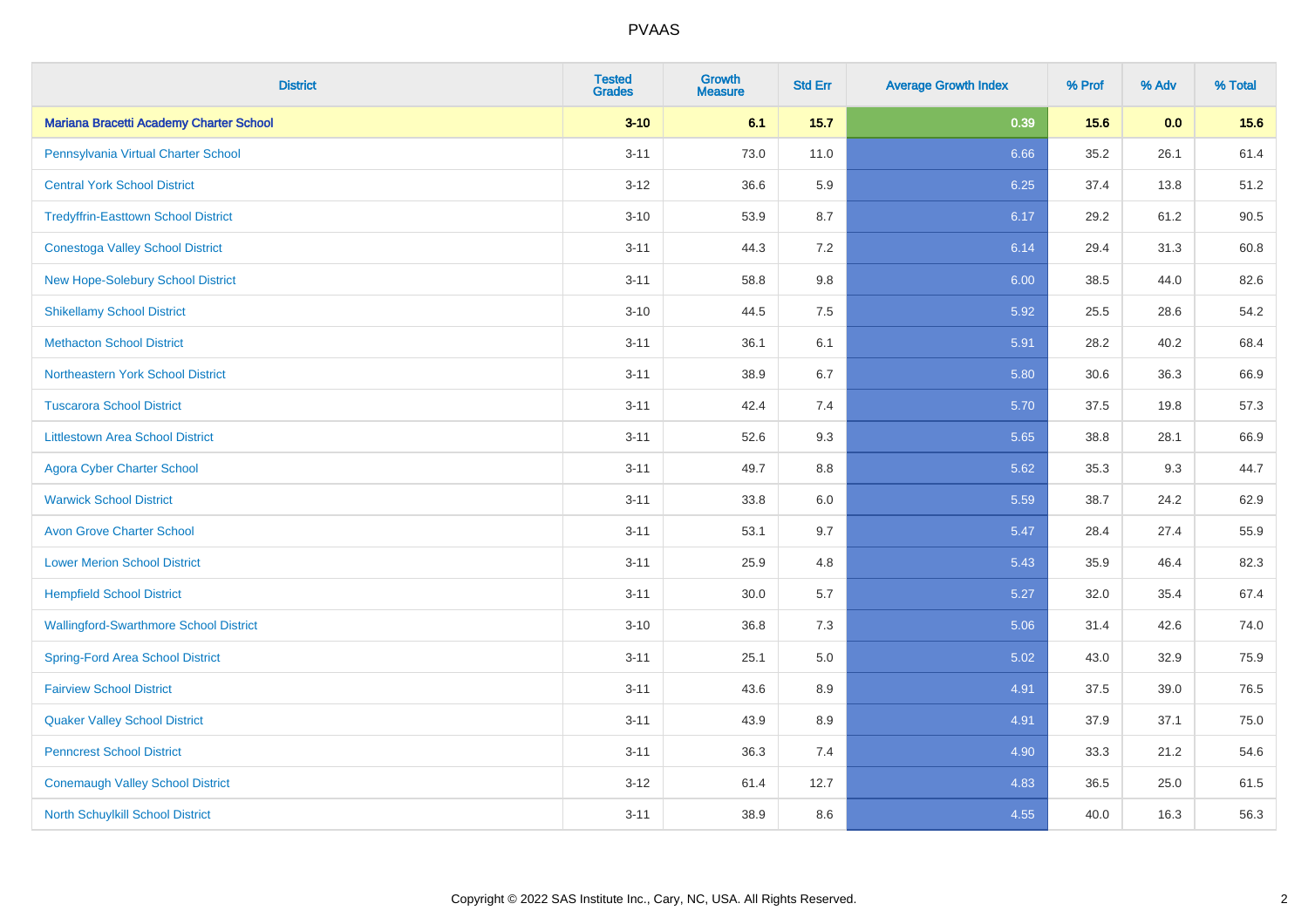| <b>District</b>                                 | <b>Tested</b><br><b>Grades</b> | <b>Growth</b><br><b>Measure</b> | <b>Std Err</b> | <b>Average Growth Index</b> | % Prof | % Adv | % Total |
|-------------------------------------------------|--------------------------------|---------------------------------|----------------|-----------------------------|--------|-------|---------|
| Mariana Bracetti Academy Charter School         | $3 - 10$                       | 6.1                             | $15.7$         | 0.39                        | 15.6   | 0.0   | 15.6    |
| <b>Slippery Rock Area School District</b>       | $3 - 11$                       | 39.0                            | 8.8            | 4.44                        | 35.4   | 33.1  | 68.5    |
| <b>Richard Allen Preparatory Charter School</b> | $5-8$                          | 42.1                            | 9.5            | 4.44                        | 7.1    | 3.6   | 10.7    |
| 21st Century Cyber Charter School               | $6 - 12$                       | 38.9                            | 9.1            | 4.26                        | 40.1   | 27.2  | 67.4    |
| Pan American Academy Charter School             | $3-8$                          | 48.3                            | 11.3           | 4.26                        | 14.5   | 2.9   | 17.4    |
| Pennsylvania Leadership Charter School          | $3 - 11$                       | 34.7                            | $8.2\,$        | 4.21                        | 38.4   | 27.4  | 65.8    |
| <b>Avon Grove School District</b>               | $3 - 10$                       | 27.3                            | 6.6            | 4.13                        | 27.8   | 37.3  | 65.0    |
| <b>Great Valley School District</b>             | $3 - 11$                       | 27.3                            | 6.6            | 4.12                        | 37.1   | 38.2  | 75.3    |
| <b>Harrisburg City School District</b>          | $3 - 11$                       | 26.4                            | 6.5            | 4.05                        | 15.8   | 2.8   | 18.6    |
| <b>Sharpsville Area School District</b>         | $3 - 11$                       | 47.7                            | 11.8           | 4.05                        | 39.1   | 26.1  | 65.2    |
| <b>North East School District</b>               | $3 - 11$                       | 34.3                            | 8.8            | 3.92                        | 29.0   | 39.9  | 68.8    |
| Northwestern Lehigh School District             | $3 - 11$                       | 31.9                            | 8.1            | 3.91                        | 36.3   | 32.5  | 68.8    |
| Susquehanna Township School District            | $3 - 12$                       | 28.3                            | 7.5            | 3.76                        | 24.5   | 17.5  | 42.0    |
| Selinsgrove Area School District                | $3 - 12$                       | 27.9                            | 7.5            | 3.72                        | 37.9   | 28.4  | 66.3    |
| <b>North Clarion County School District</b>     | $3 - 12$                       | 51.7                            | 14.0           | 3.68                        | 37.0   | 32.6  | 69.6    |
| <b>Bear Creek Community Charter School</b>      | $3-8$                          | 48.1                            | 13.1           | 3.66                        | 34.7   | 26.5  | 61.2    |
| <b>Greenwood School District</b>                | $3 - 11$                       | 45.8                            | 12.6           | 3.63                        | 37.0   | 35.2  | 72.2    |
| <b>Millcreek Township School District</b>       | $3 - 11$                       | 18.6                            | 5.1            | 3.62                        | 34.9   | 23.3  | 58.2    |
| <b>Infinity Charter School</b>                  | $3-8$                          | 62.7                            | 17.7           | 3.55                        | 36.4   | 54.6  | 90.9    |
| <b>Southern Lehigh School District</b>          | $3 - 11$                       | 26.9                            | 7.8            | 3.46                        | 36.5   | 39.8  | 76.2    |
| East Pennsboro Area School District             | $3 - 11$                       | 27.3                            | 8.0            | 3.43                        | 30.5   | 20.4  | 50.9    |
| <b>Blacklick Valley School District</b>         | $3 - 11$                       | 48.6                            | 14.2           | 3.42                        | 39.5   | 11.6  | 51.2    |
| <b>Line Mountain School District</b>            | $3 - 11$                       | 39.0                            | 11.5           | 3.38                        | 42.2   | 18.3  | 60.6    |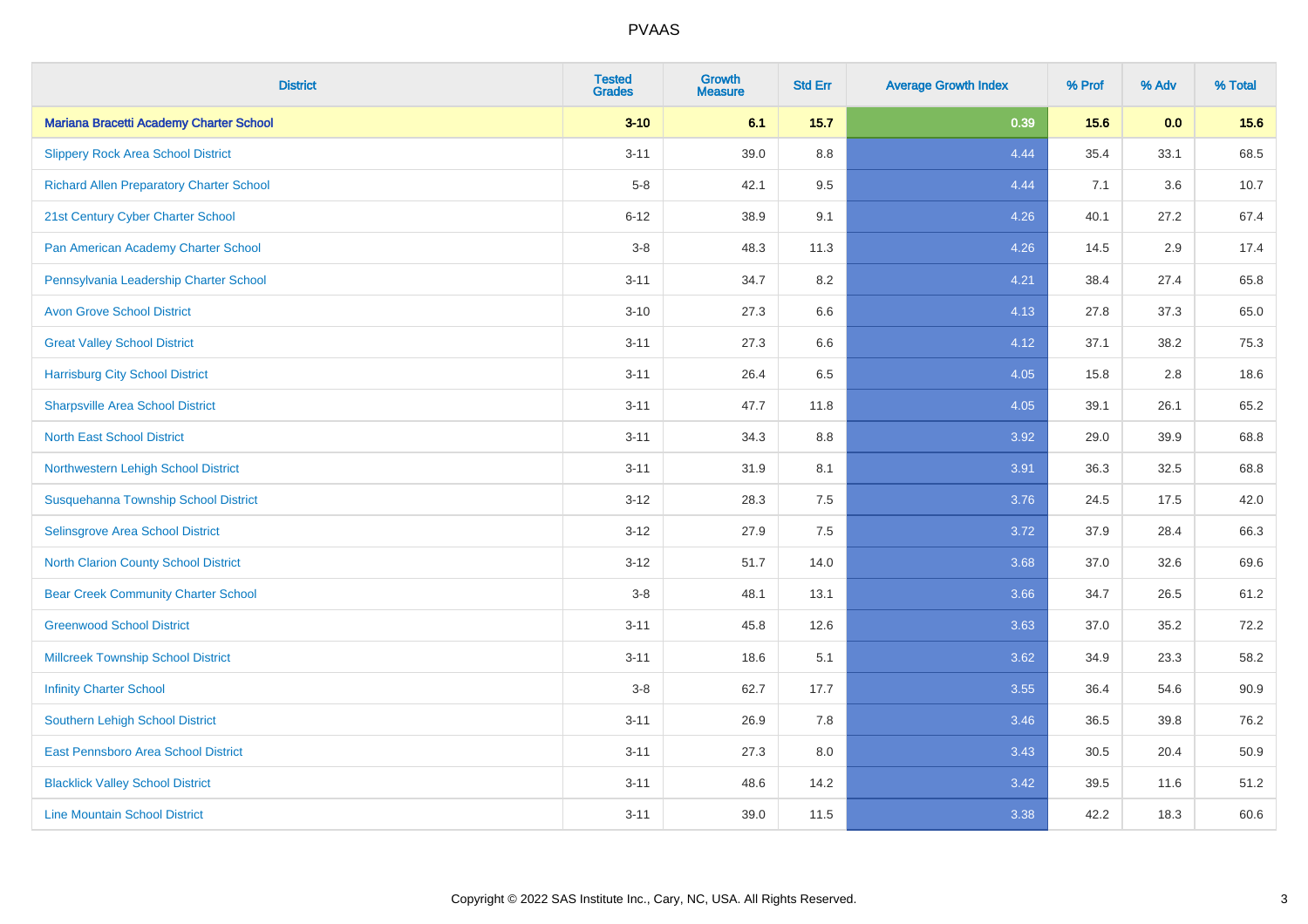| <b>District</b>                                 | <b>Tested</b><br><b>Grades</b> | Growth<br><b>Measure</b> | <b>Std Err</b> | <b>Average Growth Index</b> | % Prof | % Adv | % Total |
|-------------------------------------------------|--------------------------------|--------------------------|----------------|-----------------------------|--------|-------|---------|
| Mariana Bracetti Academy Charter School         | $3 - 10$                       | 6.1                      | 15.7           | 0.39                        | 15.6   | 0.0   | 15.6    |
| <b>West Perry School District</b>               | $3 - 11$                       | 26.9                     | 8.0            | 3.37                        | 38.4   | 21.3  | 59.8    |
| <b>Allegheny-Clarion Valley School District</b> | $3 - 10$                       | 48.2                     | 14.5           | 3.33                        | 33.3   | 13.9  | 47.2    |
| <b>Penn Manor School District</b>               | $3 - 11$                       | 21.4                     | 6.5            | 3.31                        | 30.0   | 28.1  | 58.0    |
| <b>Provident Charter School</b>                 | $3-8$                          | 51.8                     | 15.7           | 3.31                        | 20.0   | 6.7   | 26.7    |
| <b>Peters Township School District</b>          | $3 - 11$                       | 21.3                     | 6.5            | 3.27                        | 42.9   | 37.1  | 80.0    |
| <b>Tyrone Area School District</b>              | $3 - 12$                       | 30.3                     | 9.4            | 3.24                        | 30.7   | 17.5  | 48.2    |
| <b>Bermudian Springs School District</b>        | $3 - 11$                       | 29.6                     | 9.3            | 3.17                        | 40.9   | 16.5  | 57.4    |
| <b>Smethport Area School District</b>           | $3 - 12$                       | 38.5                     | 12.3           | 3.13                        | 42.2   | 12.5  | 54.7    |
| <b>Warren County School District</b>            | $3 - 11$                       | 20.3                     | 6.5            | 3.11                        | 33.7   | 13.9  | 47.6    |
| <b>Oley Valley School District</b>              | $3 - 11$                       | 32.3                     | 10.4           | 3.09                        | 33.7   | 27.0  | 60.7    |
| <b>Clarion Area School District</b>             | $3 - 11$                       | 40.3                     | 13.1           | 3.08                        | 33.9   | 28.8  | 62.7    |
| <b>Hazleton Area School District</b>            | $3 - 11$                       | 24.8                     | 8.1            | 3.06                        | 20.6   | 9.7   | 30.3    |
| <b>Springfield Township School District</b>     | $3 - 11$                       | 26.1                     | 8.5            | 3.06                        | 34.5   | 31.1  | 65.5    |
| <b>Penns Manor Area School District</b>         | $3 - 12$                       | 36.1                     | 12.1           | 2.98                        | 23.3   | 30.0  | 53.3    |
| <b>Apollo-Ridge School District</b>             | $3 - 12$                       | 33.0                     | 11.1           | 2.97                        | 34.7   | 12.0  | 46.7    |
| Perseus House Charter School Of Excellence      | $6 - 11$                       | 34.4                     | 11.8           | 2.93                        | 13.6   | 4.6   | 18.2    |
| <b>Sugar Valley Rural Charter School</b>        | $3 - 11$                       | 43.7                     | 14.9           | 2.92                        | 29.4   | 8.8   | 38.2    |
| <b>Bloomsburg Area School District</b>          | $3 - 10$                       | 29.3                     | 10.0           | 2.92                        | 30.3   | 27.3  | 57.6    |
| <b>Mountain View School District</b>            | $3 - 11$                       | 35.8                     | 12.4           | 2.88                        | 37.3   | 30.5  | 67.8    |
| Esperanza Academy Charter School                | $4 - 11$                       | 21.4                     | 7.4            | 2.88                        | 14.7   | 3.0   | 17.8    |
| Boys Latin Of Philadelphia Charter School       | $6 - 12$                       | 29.6                     | 10.4           | 2.85                        | 18.1   | 3.2   | 21.3    |
| <b>Crawford Central School District</b>         | $3 - 11$                       | 18.6                     | 6.5            | 2.85                        | 30.8   | 18.0  | 48.9    |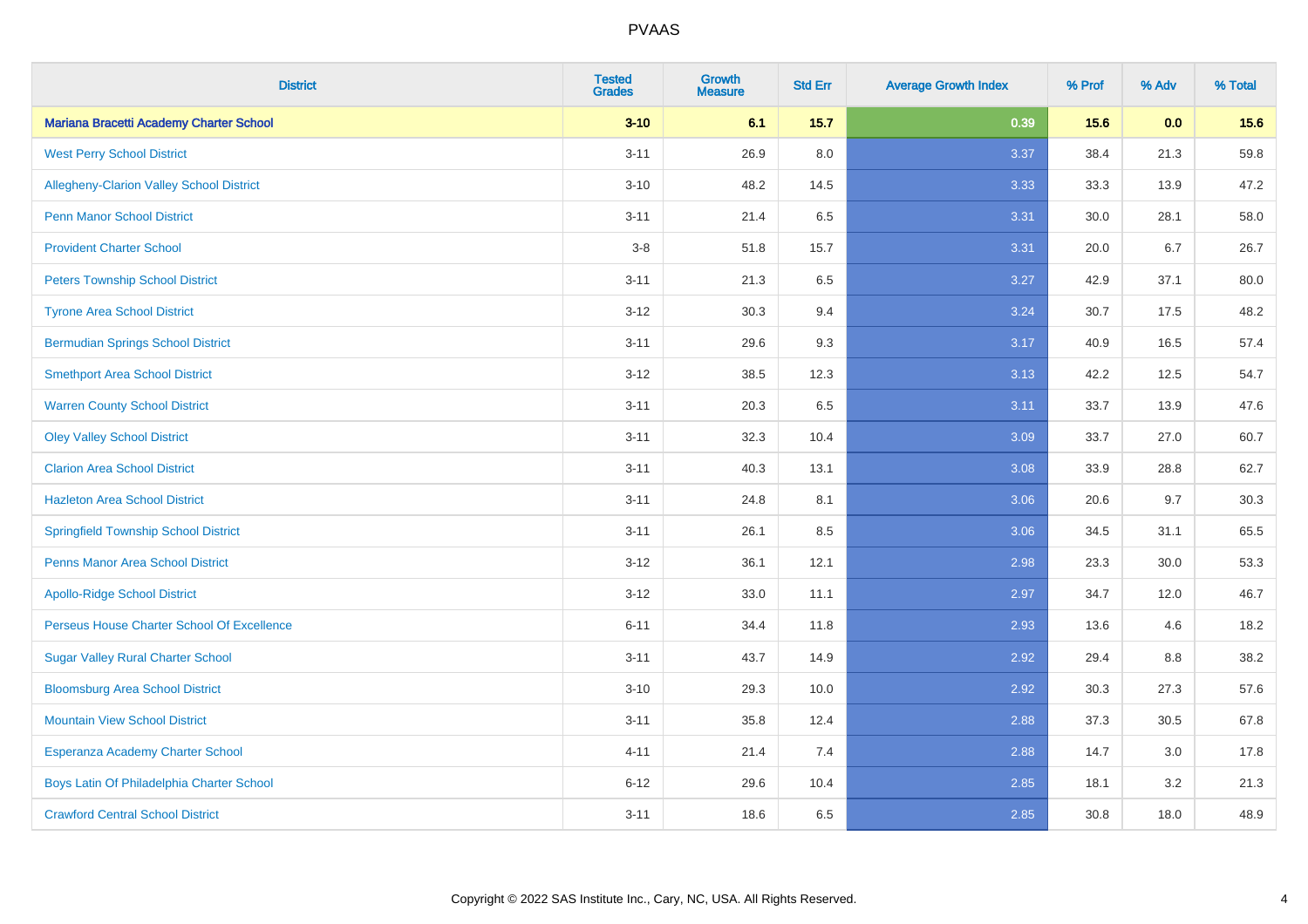| <b>District</b>                                | <b>Tested</b><br><b>Grades</b> | Growth<br><b>Measure</b> | <b>Std Err</b> | <b>Average Growth Index</b> | % Prof | % Adv | % Total |
|------------------------------------------------|--------------------------------|--------------------------|----------------|-----------------------------|--------|-------|---------|
| Mariana Bracetti Academy Charter School        | $3 - 10$                       | 6.1                      | 15.7           | 0.39                        | 15.6   | 0.0   | 15.6    |
| <b>Central Columbia School District</b>        | $3 - 12$                       | 24.0                     | 8.5            | 2.82                        | 34.5   | 42.1  | 76.6    |
| <b>Big Spring School District</b>              | $3 - 11$                       | 22.4                     | 8.0            | 2.81                        | 29.2   | 22.5  | 51.7    |
| <b>Pine Grove Area School District</b>         | $3 - 11$                       | 25.1                     | 9.0            | 2.80                        | 30.5   | 18.0  | 48.4    |
| <b>Bedford Area School District</b>            | $3 - 11$                       | 24.6                     | 8.9            | 2.78                        | 36.2   | 20.0  | 56.2    |
| <b>Halifax Area School District</b>            | $3 - 11$                       | 31.3                     | 11.3           | 2.77                        | 32.0   | 13.3  | 45.3    |
| <b>Erie City School District</b>               | $3 - 12$                       | 13.0                     | 4.8            | 2.74                        | 16.5   | 7.5   | 24.0    |
| <b>Bethlehem Area School District</b>          | $3 - 11$                       | 20.0                     | 7.3            | 2.73                        | 25.3   | 15.3  | 40.6    |
| Pennsylvania Distance Learning Charter School  | $3 - 12$                       | 29.3                     | 10.8           | 2.71                        | 35.3   | 8.2   | 43.5    |
| <b>Newport School District</b>                 | $3 - 12$                       | 32.7                     | 12.1           | 2.69                        | 32.3   | 29.0  | 61.3    |
| <b>Wissahickon Charter School</b>              | $3-8$                          | 30.4                     | 11.9           | 2.55                        | 13.2   | 2.9   | 16.2    |
| <b>Saucon Valley School District</b>           | $3 - 11$                       | 22.6                     | 8.9            | 2.55                        | 42.3   | 24.6  | 66.9    |
| <b>Bethel Park School District</b>             | $3 - 11$                       | 18.0                     | 7.1            | 2.54                        | 36.2   | 31.2  | 67.4    |
| <b>Mastery Charter School - Pickett Campus</b> | $6 - 10$                       | 36.8                     | 14.5           | 2.54                        | 2.7    | 2.7   | 5.4     |
| <b>Fort Cherry School District</b>             | $3 - 10$                       | 26.1                     | 10.4           | 2.51                        | 43.5   | 23.5  | 67.1    |
| <b>State College Area School District</b>      | $3 - 11$                       | 17.5                     | 7.0            | 2.49                        | 32.8   | 33.2  | 66.0    |
| <b>Tri-Valley School District</b>              | $3 - 10$                       | 34.9                     | 14.1           | 2.47                        | 33.3   | 20.5  | 53.8    |
| <b>Upper Dauphin Area School District</b>      | $3 - 11$                       | 28.0                     | 11.3           | 2.47                        | 33.3   | 20.3  | 53.6    |
| <b>Tamaqua Area School District</b>            | $3 - 12$                       | 21.3                     | 8.7            | 2.46                        | 37.3   | 16.9  | 54.2    |
| <b>Laurel School District</b>                  | $3 - 11$                       | 28.1                     | 11.4           | 2.46                        | 29.0   | 23.2  | 52.2    |
| <b>Donegal School District</b>                 | $3 - 12$                       | 19.5                     | 8.0            | 2.45                        | 28.4   | 20.7  | 49.1    |
| <b>Universal Vare Charter School</b>           | $6 - 8$                        | 30.1                     | 12.3           | 2.45                        | 17.0   | 3.4   | 20.3    |
| <b>Susquenita School District</b>              | $3 - 11$                       | 23.6                     | 9.7            | 2.44                        | 34.6   | 20.2  | 54.8    |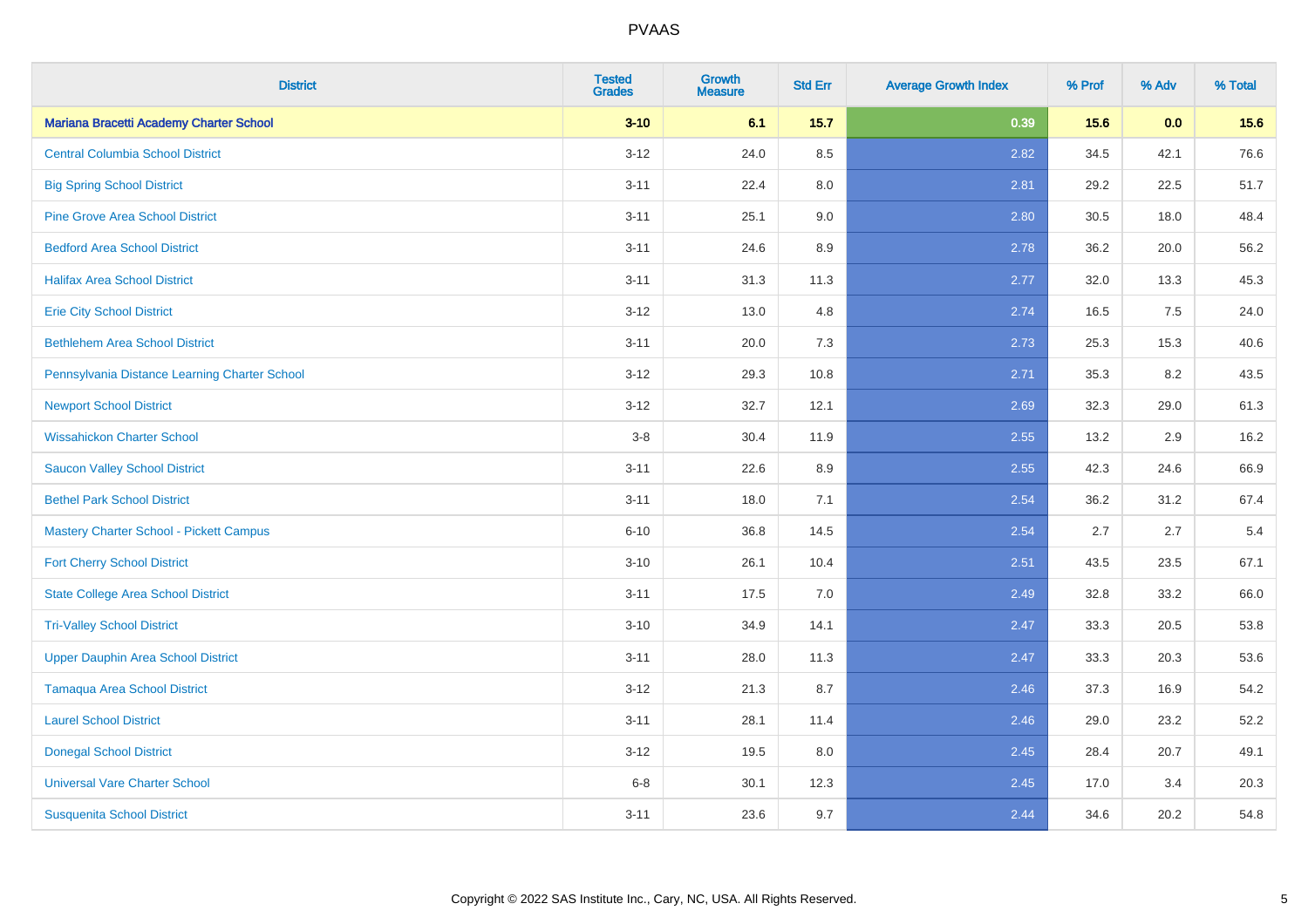| <b>District</b>                               | <b>Tested</b><br><b>Grades</b> | Growth<br><b>Measure</b> | <b>Std Err</b> | <b>Average Growth Index</b> | % Prof | % Adv | % Total |
|-----------------------------------------------|--------------------------------|--------------------------|----------------|-----------------------------|--------|-------|---------|
| Mariana Bracetti Academy Charter School       | $3 - 10$                       | 6.1                      | 15.7           | 0.39                        | 15.6   | 0.0   | 15.6    |
| <b>Upper Darby School District</b>            | $3 - 12$                       | 14.7                     | 6.2            | 2.38                        | 21.5   | 8.3   | 29.8    |
| <b>Greater Nanticoke Area School District</b> | $3 - 12$                       | 22.2                     | 9.6            | 2.32                        | 20.3   | 9.3   | 29.7    |
| <b>South Eastern School District</b>          | $3 - 11$                       | 18.2                     | 8.0            | 2.28                        | 28.5   | 27.9  | 56.4    |
| John B. Stetson Charter School                | $5-8$                          | 18.9                     | 8.3            | 2.28                        | 7.6    | 0.0   | 7.6     |
| Northern Potter School District               | $3 - 12$                       | 37.1                     | 16.3           | 2.27                        | 22.2   | 25.9  | 48.2    |
| <b>Williamsburg Community School District</b> | $3 - 11$                       | 34.3                     | 15.2           | 2.26                        | 31.2   | 28.1  | 59.4    |
| <b>Mastery Charter School - Gratz Campus</b>  | $7 - 10$                       | 30.8                     | 13.6           | 2.26                        | 6.8    | 0.0   | $6.8\,$ |
| <b>Upper Merion Area School District</b>      | $3 - 11$                       | 17.7                     | 7.9            | 2.23                        | 37.6   | 25.8  | 63.5    |
| People For People Charter School              | $3 - 12$                       | 26.8                     | 12.2           | 2.21                        | 8.5    | 1.7   | 10.2    |
| <b>North Allegheny School District</b>        | $3 - 11$                       | 10.0                     | 4.5            | 2.20                        | 36.8   | 37.4  | 74.2    |
| <b>Carbondale Area School District</b>        | $3 - 10$                       | 21.6                     | 10.1           | 2.14                        | 28.3   | 14.1  | 42.4    |
| <b>Solanco School District</b>                | $3 - 11$                       | 15.2                     | 7.2            | 2.12                        | 31.8   | 19.9  | 51.7    |
| <b>Northern Cambria School District</b>       | $3 - 11$                       | 24.8                     | 11.7           | 2.12                        | 31.8   | 13.6  | 45.4    |
| <b>General Mclane School District</b>         | $3 - 11$                       | 17.3                     | 8.2            | 2.11                        | 42.0   | 19.8  | 61.8    |
| <b>Upper Saint Clair School District</b>      | $3 - 11$                       | 14.7                     | $7.0$          | 2.10                        | 35.6   | 47.1  | 82.7    |
| <b>Wissahickon School District</b>            | $3 - 10$                       | 12.2                     | 5.8            | 2.09                        | 31.3   | 36.9  | 68.1    |
| <b>South Park School District</b>             | $3 - 11$                       | 20.4                     | 9.9            | 2.06                        | 34.6   | 25.0  | 59.6    |
| <b>Colonial School District</b>               | $3 - 11$                       | 12.7                     | 6.2            | 2.06                        | 31.1   | 30.7  | 61.8    |
| <b>Chester Community Charter School</b>       | $3 - 8$                        | 23.1                     | 11.3           | 2.05                        | 8.2    | 1.4   | 9.6     |
| <b>Cranberry Area School District</b>         | $3 - 12$                       | 22.7                     | 11.2           | 2.01                        | 44.0   | 16.0  | 60.0    |
| <b>Old Forge School District</b>              | $3 - 12$                       | 25.0                     | 12.5           | 2.00                        | 39.6   | 17.0  | 56.6    |
| <b>East Penn School District</b>              | $3 - 11$                       | 9.9                      | 4.9            | 2.00                        | 38.8   | 23.9  | 62.8    |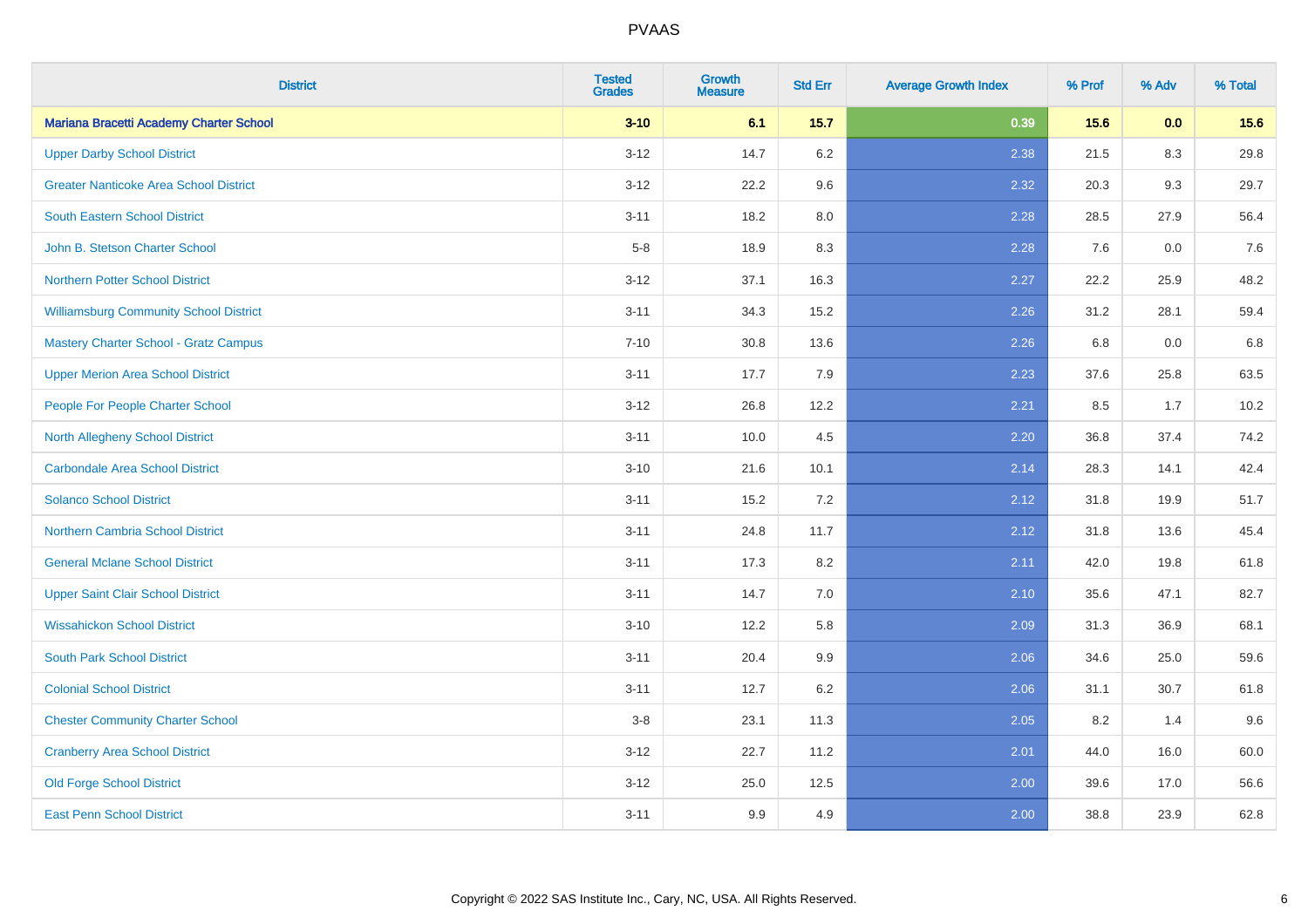| <b>District</b>                             | <b>Tested</b><br><b>Grades</b> | Growth<br><b>Measure</b> | <b>Std Err</b> | <b>Average Growth Index</b> | % Prof | % Adv | % Total |
|---------------------------------------------|--------------------------------|--------------------------|----------------|-----------------------------|--------|-------|---------|
| Mariana Bracetti Academy Charter School     | $3 - 10$                       | 6.1                      | 15.7           | 0.39                        | 15.6   | 0.0   | 15.6    |
| Lehighton Area School District              | $3 - 11$                       | 15.6                     | 7.9            | 1.96                        | 34.2   | 17.7  | 51.8    |
| Downingtown Area School District            | $3 - 11$                       | 14.8                     | 7.7            | 1.93                        | 34.4   | 47.2  | 81.5    |
| <b>Chestnut Ridge School District</b>       | $3 - 12$                       | 18.8                     | 9.9            | 1.91                        | 43.9   | 11.2  | 55.1    |
| <b>Oswayo Valley School District</b>        | $3 - 12$                       | 28.8                     | 15.6           | 1.85                        | 32.3   | 25.8  | 58.1    |
| <b>York Suburban School District</b>        | $3 - 11$                       | 15.3                     | 8.5            | 1.80                        | 31.7   | 25.6  | 57.2    |
| <b>Montgomery Area School District</b>      | $3 - 11$                       | 21.9                     | 12.4           | 1.77                        | 44.8   | 20.7  | 65.5    |
| <b>Universal Daroff Charter School</b>      | $3 - 8$                        | 22.1                     | 12.5           | 1.76                        | 12.7   | 1.8   | 14.6    |
| <b>Conneaut School District</b>             | $3 - 12$                       | 14.5                     | 8.4            | 1.74                        | 46.3   | 20.4  | 66.7    |
| <b>Millville Area School District</b>       | $3 - 12$                       | 25.5                     | 14.7           | 1.73                        | 46.0   | 13.5  | 59.5    |
| <b>Universal Creighton Charter School</b>   | $3 - 8$                        | 18.7                     | 10.8           | 1.72                        | 14.8   | 5.7   | 20.4    |
| <b>Ad Prima Charter School</b>              | $3-8$                          | 20.6                     | 12.2           | 1.69                        | 20.6   | 4.8   | 25.4    |
| <b>Bradford Area School District</b>        | $3 - 12$                       | 14.8                     | 8.8            | 1.68                        | 30.8   | 24.5  | 55.2    |
| <b>Kutztown Area School District</b>        | $3 - 12$                       | 20.3                     | 12.2           | 1.67                        | 42.6   | 19.7  | 62.3    |
| Pen Argyl Area School District              | $3 - 12$                       | 16.7                     | 10.0           | 1.67                        | 35.0   | 14.4  | 49.5    |
| <b>Reading School District</b>              | $3 - 11$                       | 12.0                     | 7.2            | 1.66                        | 13.3   | 2.8   | 16.1    |
| <b>Tunkhannock Area School District</b>     | $3 - 11$                       | 14.4                     | 8.7            | 1.65                        | 34.5   | 18.7  | 53.2    |
| <b>Wyoming Valley West School District</b>  | $3 - 11$                       | 13.6                     | 8.4            | 1.61                        | 28.0   | 15.9  | 44.0    |
| <b>Discovery Charter School</b>             | $3 - 8$                        | 24.0                     | 15.0           | 1.60                        | 19.4   | 2.8   | 22.2    |
| <b>York City School District</b>            | $3 - 12$                       | 8.7                      | 5.6            | 1.56                        | 12.6   | 1.2   | 13.7    |
| <b>Chambersburg Area School District</b>    | $3 - 11$                       | 7.3                      | 4.7            | 1.55                        | 29.0   | 16.0  | 45.0    |
| <b>Twin Valley School District</b>          | $3 - 12$                       | 11.3                     | 7.4            | 1.53                        | 30.3   | 27.9  | 58.2    |
| Young Scholars Of Central PA Charter School | $3 - 8$                        | 28.7                     | 18.8           | 1.53                        | 43.8   | 18.8  | 62.5    |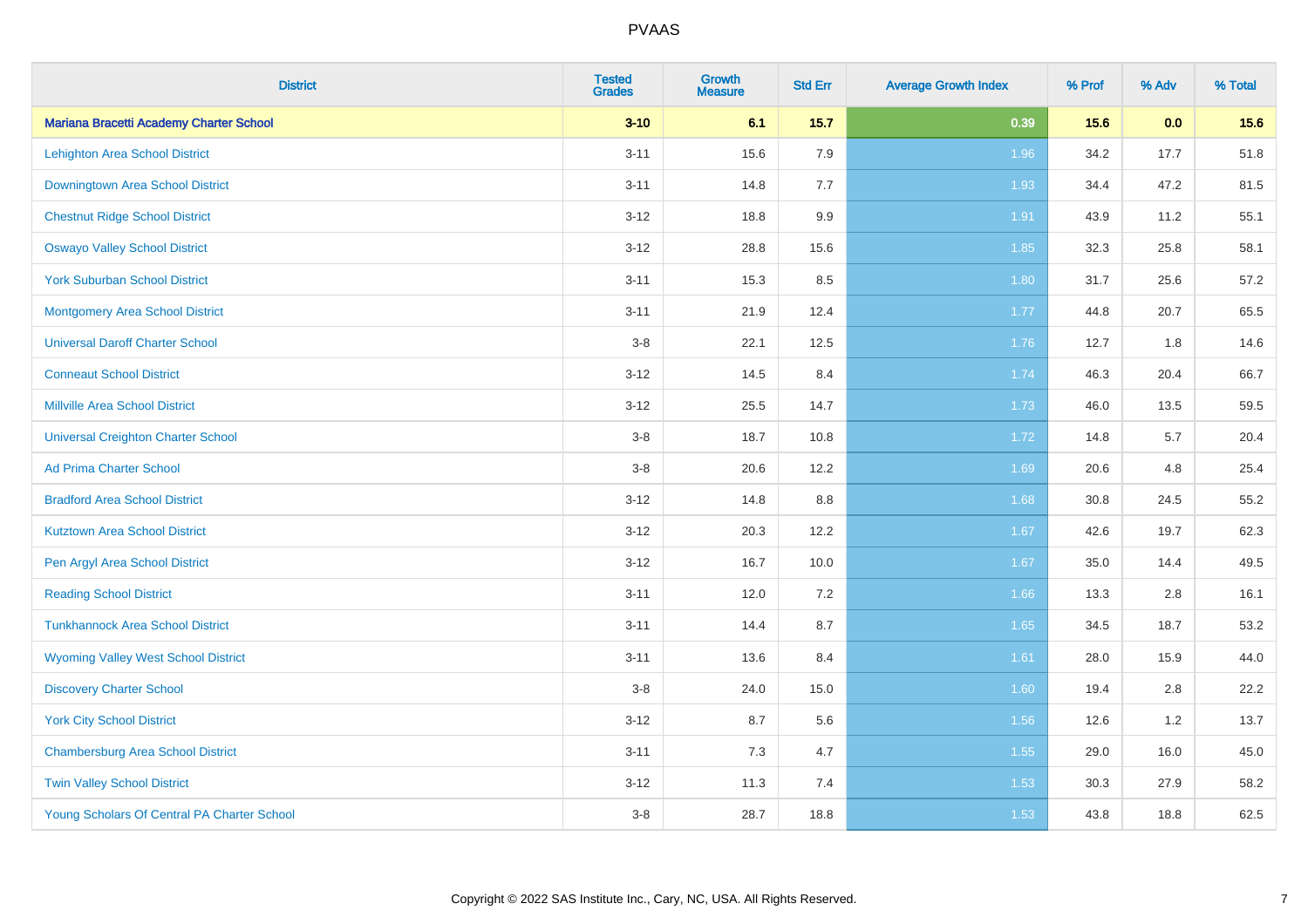| <b>District</b>                                 | <b>Tested</b><br><b>Grades</b> | Growth<br><b>Measure</b> | <b>Std Err</b> | <b>Average Growth Index</b> | % Prof | % Adv | % Total |
|-------------------------------------------------|--------------------------------|--------------------------|----------------|-----------------------------|--------|-------|---------|
| Mariana Bracetti Academy Charter School         | $3 - 10$                       | 6.1                      | 15.7           | 0.39                        | 15.6   | 0.0   | 15.6    |
| <b>Chartiers Valley School District</b>         | $3 - 11$                       | 11.1                     | 7.3            | 1.52                        | 33.0   | 22.2  | 55.2    |
| <b>Upper Dublin School District</b>             | $3 - 12$                       | 10.8                     | 7.2            | 1.50                        | 34.6   | 36.0  | 70.6    |
| <b>Fairfield Area School District</b>           | $3 - 11$                       | 19.4                     | 13.0           | 1.49                        | 29.6   | 20.4  | 50.0    |
| Hope For Hyndman Charter School                 | $3 - 11$                       | 27.8                     | 18.8           | 1.48                        | 31.2   | 0.0   | 31.2    |
| Karns City Area School District                 | $3 - 11$                       | 13.8                     | 9.5            | 1.46                        | 32.7   | 16.8  | 49.5    |
| <b>Freire Charter School</b>                    | $5 - 11$                       | 13.8                     | 9.5            | 1.46                        | 22.6   | 1.9   | 24.5    |
| <b>Unionville-Chadds Ford School District</b>   | $3 - 11$                       | 9.7                      | 6.8            | 1.42                        | 34.6   | 49.2  | 83.7    |
| <b>Centre Learning Community Charter School</b> | $5-8$                          | 25.7                     | 18.3           | 1.41                        | 29.4   | 29.4  | 58.8    |
| <b>Camp Hill School District</b>                | $3 - 12$                       | 13.5                     | 9.6            | 1.40                        | 35.8   | 27.5  | 63.3    |
| <b>Loyalsock Township School District</b>       | $3 - 12$                       | 14.0                     | 10.0           | 1.39                        | 45.4   | 18.2  | 63.6    |
| <b>Westmont Hilltop School District</b>         | $3 - 11$                       | 14.8                     | 10.6           | 1.39                        | 40.7   | 22.0  | 62.6    |
| <b>Upper Adams School District</b>              | $3 - 11$                       | 12.2                     | 8.8            | 1.38                        | 41.5   | 16.9  | 58.5    |
| Robert Benjamin Wiley Community Charter School  | $3-8$                          | 18.2                     | 13.4           | 1.36                        | 15.6   | 0.0   | 15.6    |
| Penn Hills Charter School of Entrepreneurship   | $3-8$                          | 20.0                     | 14.7           | 1.36                        | 25.7   | 0.0   | 25.7    |
| <b>York Academy Regional Charter School</b>     | $3 - 11$                       | 17.7                     | 13.0           | 1.36                        | 26.4   | 24.5  | 50.9    |
| <b>Berlin Brothersvalley School District</b>    | $3 - 11$                       | 17.8                     | 13.2           | 1.35                        | 37.5   | 29.2  | 66.7    |
| Gettysburg Area School District                 | $3 - 11$                       | 9.8                      | 7.3            | 1.34                        | 33.2   | 21.4  | 54.6    |
| <b>Forest City Regional School District</b>     | $3 - 12$                       | 18.3                     | 13.8           | 1.32                        | 33.3   | 24.4  | 57.8    |
| <b>Lampeter-Strasburg School District</b>       | $3 - 12$                       | 9.5                      | 7.3            | 1.29                        | 33.5   | 30.5  | 64.0    |
| <b>Danville Area School District</b>            | $3 - 11$                       | 10.6                     | 8.3            | 1.28                        | 37.0   | 24.7  | 61.7    |
| Propel Charter School - East                    | $3-8$                          | 19.0                     | 15.2           | 1.25                        | 34.4   | 9.4   | 43.8    |
| <b>Belle Vernon Area School District</b>        | $3 - 11$                       | 13.5                     | 10.7           | $1.25$                      | 39.3   | 16.7  | 56.0    |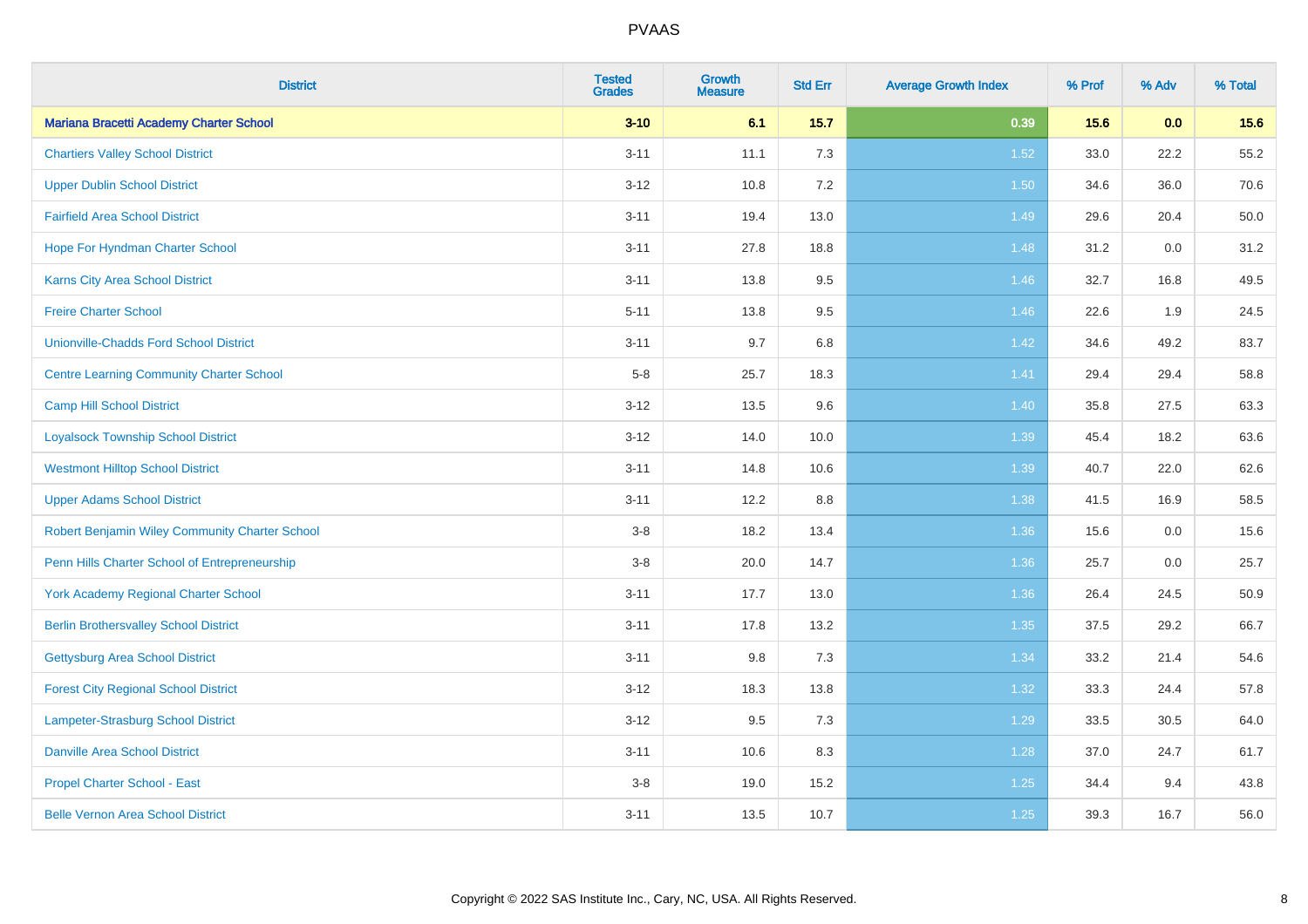| <b>District</b>                                                     | <b>Tested</b><br><b>Grades</b> | Growth<br><b>Measure</b> | <b>Std Err</b> | <b>Average Growth Index</b> | % Prof | % Adv | % Total |
|---------------------------------------------------------------------|--------------------------------|--------------------------|----------------|-----------------------------|--------|-------|---------|
| Mariana Bracetti Academy Charter School                             | $3 - 10$                       | 6.1                      | 15.7           | 0.39                        | 15.6   | 0.0   | 15.6    |
| The Philadelphia Charter School for Arts and Sciences at HR Edmunds | $3-8$                          | 12.7                     | 10.3           | 1.23                        | 12.4   | 3.4   | 15.7    |
| <b>Reach Cyber Charter School</b>                                   | $3 - 11$                       | 16.9                     | 13.7           | 1.23                        | 37.9   | 22.4  | 60.3    |
| <b>Upper Perkiomen School District</b>                              | $3 - 11$                       | 8.9                      | 7.3            | 1.22                        | 35.2   | 16.8  | 52.0    |
| <b>Green Woods Charter School</b>                                   | $3 - 8$                        | 15.7                     | 12.8           | 1.22                        | 24.0   | 26.0  | 50.0    |
| <b>William Penn School District</b>                                 | $3 - 12$                       | 10.3                     | 8.6            | 1.20                        | 15.1   | 5.9   | 21.0    |
| <b>Mifflin County School District</b>                               | $3 - 11$                       | 7.1                      | 5.9            | 1.20                        | 29.2   | 12.3  | 41.5    |
| <b>Penn Hills School District</b>                                   | $3 - 11$                       | $9.8\,$                  | 8.4            | 1.17                        | 15.1   | 10.5  | 25.7    |
| <b>Lewisburg Area School District</b>                               | $3 - 11$                       | 10.4                     | 8.9            | 1.17                        | 30.4   | 37.8  | 68.2    |
| <b>Derry Township School District</b>                               | $3 - 10$                       | 23.7                     | 20.2           | 1.17                        | 33.3   | 66.7  | 100.0   |
| Center For Student Learning Charter School At Pennsbury             | $6 - 12$                       | 22.3                     | 19.1           | 1.17                        | 14.3   | 21.4  | 35.7    |
| Leechburg Area School District                                      | $3 - 11$                       | 16.2                     | 13.9           | 1.16                        | 41.9   | 25.6  | 67.4    |
| Northern York County School District                                | $3 - 11$                       | 8.0                      | 7.0            | 1.15                        | 32.4   | 20.1  | 52.5    |
| Southwest Leadership Academy Charter School                         | $3 - 8$                        | 19.2                     | 16.9           | 1.14                        | 4.4    | 0.0   | 4.4     |
| <b>Indiana Area School District</b>                                 | $3 - 11$                       | 8.7                      | 7.7            | 1.13                        | 37.4   | 24.1  | 61.5    |
| Southern Tioga School District                                      | $3 - 11$                       | 10.2                     | 9.3            | 1.11                        | 27.7   | 15.1  | 42.9    |
| <b>Mount Union Area School District</b>                             | $3 - 10$                       | 11.8                     | 10.6           | 1.11                        | 24.4   | 7.3   | 31.7    |
| <b>Pennridge School District</b>                                    | $3 - 10$                       | 5.5                      | 5.1            | 1.09                        | 38.8   | 26.1  | 64.8    |
| <b>Wattsburg Area School District</b>                               | $3 - 11$                       | 10.6                     | 9.7            | 1.09                        | 38.6   | 16.8  | 55.4    |
| <b>Franklin Area School District</b>                                | $3 - 11$                       | 9.5                      | 8.9            | 1.08                        | 36.6   | 12.2  | 48.8    |
| <b>Port Allegany School District</b>                                | $3 - 11$                       | 13.1                     | 12.2           | 1.08                        | 25.0   | 20.0  | 45.0    |
| <b>Fannett-Metal School District</b>                                | $3 - 11$                       | 14.3                     | 13.5           | 1.06                        | 33.3   | 8.9   | 42.2    |
| <b>Commonwealth Charter Academy Charter School</b>                  | $3 - 10$                       | 15.1                     | 14.2           | 1.06                        | 28.9   | 20.0  | 48.9    |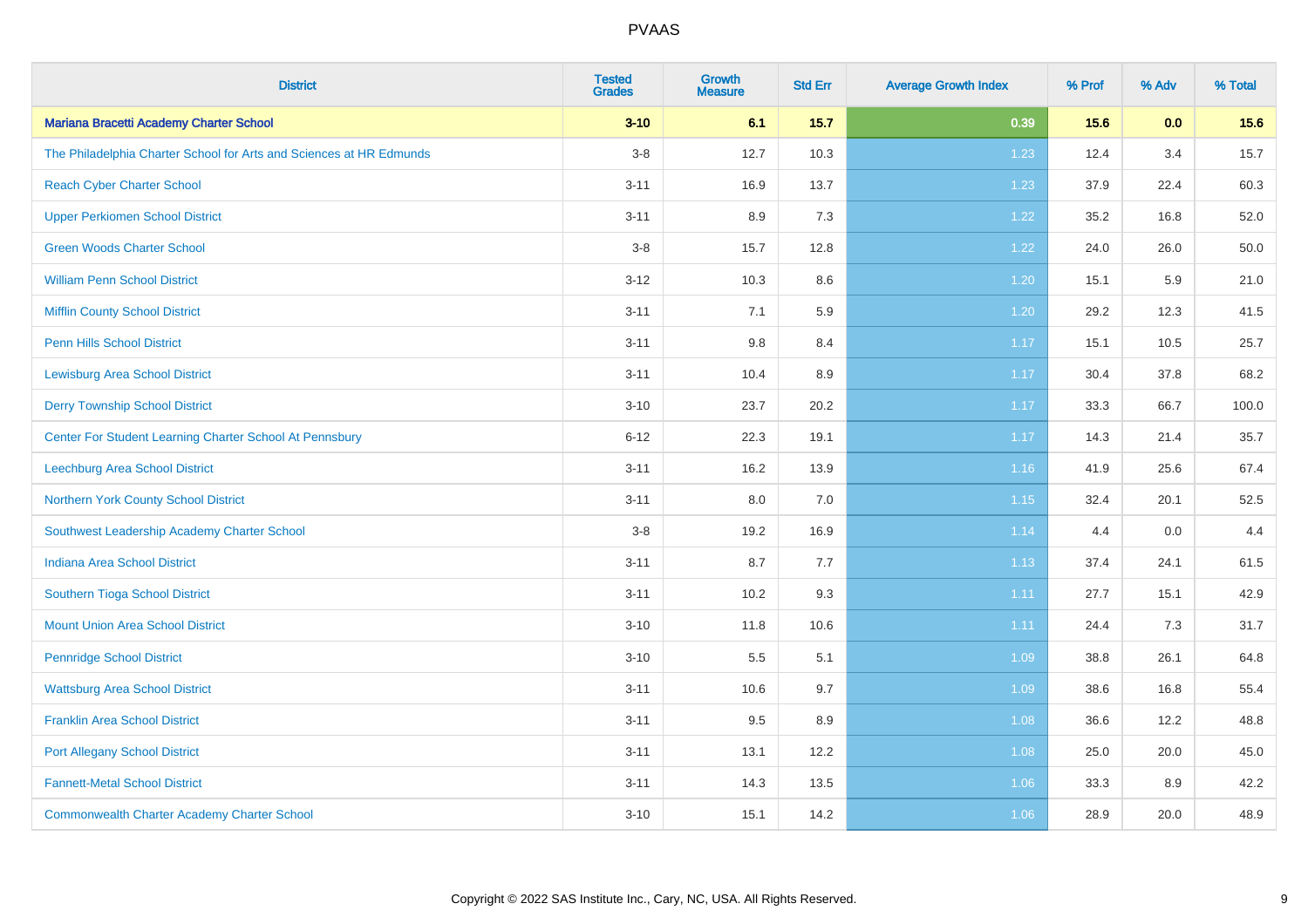| <b>District</b>                                  | <b>Tested</b><br><b>Grades</b> | <b>Growth</b><br><b>Measure</b> | <b>Std Err</b> | <b>Average Growth Index</b> | % Prof | % Adv | % Total |
|--------------------------------------------------|--------------------------------|---------------------------------|----------------|-----------------------------|--------|-------|---------|
| Mariana Bracetti Academy Charter School          | $3 - 10$                       | 6.1                             | $15.7$         | 0.39                        | 15.6   | 0.0   | 15.6    |
| <b>North Pocono School District</b>              | $3 - 11$                       | 10.0                            | 9.4            | 1.05                        | 35.1   | 24.6  | 59.6    |
| <b>Mastery Charter School - Harrity Campus</b>   | $3-8$                          | 15.9                            | 15.2           | $1.05$                      | 6.2    | 6.2   | 12.5    |
| <b>Wyalusing Area School District</b>            | $3 - 12$                       | 10.2                            | 9.8            | 1.04                        | 36.2   | 16.2  | 52.4    |
| <b>Fleetwood Area School District</b>            | $3 - 10$                       | 8.3                             | 8.1            | 1.03                        | 36.7   | 20.2  | 57.0    |
| <b>West Branch Area School District</b>          | $3 - 11$                       | 12.3                            | 11.9           | 1.03                        | 38.5   | 20.0  | 58.5    |
| <b>Steel Valley School District</b>              | $3 - 11$                       | 11.5                            | 11.4           | 1.01                        | 18.3   | 15.5  | 33.8    |
| <b>Bentworth School District</b>                 | $3 - 11$                       | 11.8                            | 11.9           | 0.99                        | 35.9   | 17.2  | 53.1    |
| Eugenio Maria De Hostos Charter School           | $3-8$                          | 18.9                            | 19.1           | 0.99                        | 46.7   | 6.7   | 53.3    |
| <b>Commodore Perry School District</b>           | $3 - 11$                       | 16.1                            | 16.5           | 0.97                        | 50.0   | 26.9  | 76.9    |
| <b>Kane Area School District</b>                 | $3 - 10$                       | 10.4                            | 10.7           | 0.97                        | 47.6   | 4.9   | 52.4    |
| Northern Bedford County School District          | $3 - 11$                       | 11.1                            | 11.7           | 0.95                        | 34.4   | 34.4  | 68.8    |
| <b>Laboratory Charter School</b>                 | $3 - 8$                        | 16.9                            | 18.0           | 0.94                        | 22.2   | 5.6   | 27.8    |
| <b>Juniata County School District</b>            | $3 - 12$                       | 7.6                             | 8.1            | 0.94                        | 30.5   | 11.6  | 42.1    |
| <b>Everett Area School District</b>              | $3 - 11$                       | 10.9                            | 11.7           | 0.93                        | 26.7   | 21.3  | 48.0    |
| <b>Sharon City School District</b>               | $3 - 11$                       | 8.1                             | 9.0            | 0.91                        | 28.7   | 11.6  | 40.3    |
| <b>Manchester Academic Charter School</b>        | $3-8$                          | 14.1                            | 15.4           | 0.91                        | 19.4   | 0.0   | 19.4    |
| Mechanicsburg Area School District               | $3 - 11$                       | 5.8                             | 6.5            | 0.89                        | 38.6   | 18.9  | 57.6    |
| <b>Lindley Academy Charter School At Birney</b>  | $3-8$                          | 10.8                            | 12.1           | 0.89                        | 14.8   | 0.0   | 14.8    |
| Memphis Street Academy Charter School @ JP Jones | $5-8$                          | 13.4                            | 15.2           | 0.88                        | 14.7   | 5.9   | 20.6    |
| <b>Central Valley School District</b>            | $3 - 10$                       | 7.3                             | 8.7            | 0.85                        | 28.2   | 23.7  | 51.8    |
| <b>Moshannon Valley School District</b>          | $3 - 10$                       | 9.7                             | 11.9           | 0.81                        | 29.7   | 14.1  | 43.8    |
| <b>Monessen City School District</b>             | $3 - 10$                       | 14.3                            | 17.7           | 0.81                        | 19.0   | 4.8   | 23.8    |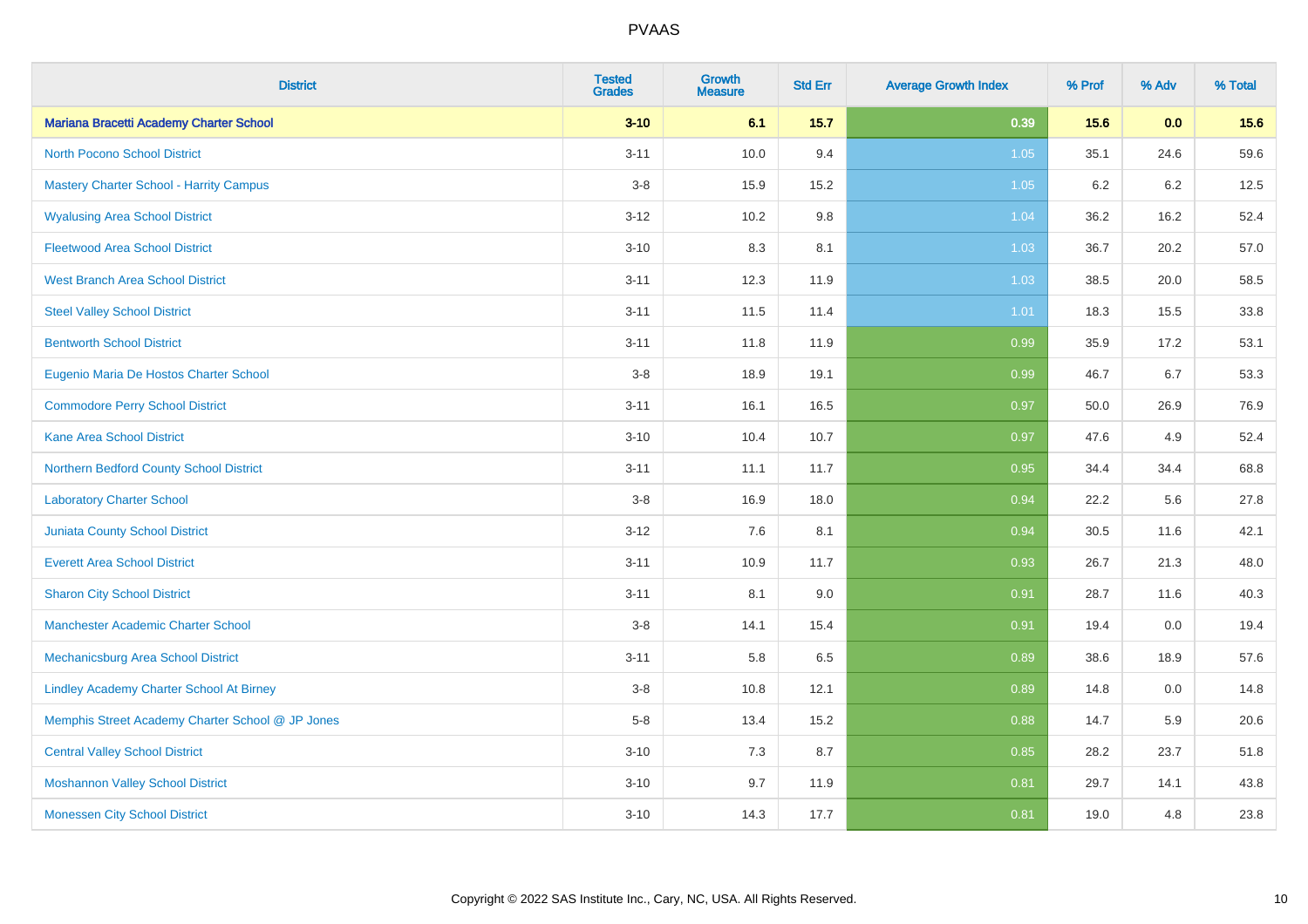| <b>District</b>                                       | <b>Tested</b><br><b>Grades</b> | Growth<br><b>Measure</b> | <b>Std Err</b> | <b>Average Growth Index</b> | % Prof | % Adv | % Total |
|-------------------------------------------------------|--------------------------------|--------------------------|----------------|-----------------------------|--------|-------|---------|
| Mariana Bracetti Academy Charter School               | $3 - 10$                       | 6.1                      | $15.7$         | 0.39                        | 15.6   | 0.0   | 15.6    |
| <b>Benton Area School District</b>                    | $3 - 10$                       | 11.5                     | 14.3           | 0.80                        | 43.6   | 12.8  | 56.4    |
| Montoursville Area School District                    | $3 - 12$                       | 6.6                      | 8.4            | 0.79                        | 31.9   | 27.0  | 58.9    |
| <b>Avella Area School District</b>                    | $3 - 12$                       | 12.4                     | 15.8           | 0.79                        | 46.4   | 14.3  | 60.7    |
| <b>Bangor Area School District</b>                    | $3 - 12$                       | 6.4                      | 8.3            | 0.78                        | 36.7   | 13.3  | 50.0    |
| <b>Upper Moreland Township School District</b>        | $3 - 11$                       | 5.6                      | 7.3            | 0.77                        | 31.4   | 24.0  | 55.4    |
| Aliquippa School District                             | $3 - 11$                       | 9.5                      | 12.6           | 0.75                        | 13.0   | 1.8   | 14.8    |
| <b>Bald Eagle Area School District</b>                | $3 - 11$                       | 6.9                      | 9.2            | 0.75                        | 34.5   | 19.5  | 54.0    |
| Young Scholars Of Western Pennsylvania Charter School | $3-8$                          | 12.3                     | 16.9           | 0.73                        | 26.1   | 13.0  | 39.1    |
| <b>Sayre Area School District</b>                     | $3 - 11$                       | 8.5                      | 11.8           | 0.72                        | 40.0   | 13.8  | 53.8    |
| <b>Clairton City School District</b>                  | $3 - 11$                       | 9.4                      | 13.3           | 0.71                        | 14.0   | 4.0   | 18.0    |
| Fox Chapel Area School District                       | $3 - 11$                       | 4.6                      | 6.6            | 0.69                        | 28.9   | 46.0  | 74.9    |
| <b>Franklin Regional School District</b>              | $3 - 11$                       | 5.3                      | 7.7            | 0.69                        | 37.1   | 29.0  | 66.1    |
| <b>Universal Institute Charter School</b>             | $3-8$                          | 7.1                      | 10.4           | 0.68                        | 17.4   | 3.5   | 20.9    |
| <b>Coudersport Area School District</b>               | $3 - 11$                       | 8.3                      | 12.7           | 0.66                        | 34.0   | 11.3  | 45.3    |
| <b>Bellefonte Area School District</b>                | $3 - 11$                       | 4.9                      | 7.5            | 0.66                        | 34.5   | 20.5  | 55.0    |
| <b>Union City Area School District</b>                | $3 - 12$                       | 6.6                      | 10.6           | 0.62                        | 35.6   | 15.6  | 51.1    |
| <b>Palmerton Area School District</b>                 | $3 - 11$                       | 5.6                      | 9.6            | 0.58                        | 34.3   | 21.9  | 56.2    |
| <b>Brockway Area School District</b>                  | $3 - 11$                       | 6.6                      | 11.4           | 0.58                        | 40.3   | 13.9  | 54.2    |
| <b>Greater Johnstown School District</b>              | $3 - 11$                       | 4.7                      | 8.3            | 0.57                        | 15.3   | 3.8   | 19.1    |
| Jefferson-Morgan School District                      | $3 - 10$                       | 7.9                      | 13.8           | 0.57                        | 34.1   | 13.6  | 47.7    |
| <b>Hamburg Area School District</b>                   | $3 - 11$                       | $4.8\,$                  | 8.4            | 0.57                        | 27.7   | 14.9  | 42.6    |
| <b>Eastern Lancaster County School District</b>       | $3 - 12$                       | 4.3                      | 7.6            | 0.57                        | 35.5   | 21.0  | 56.4    |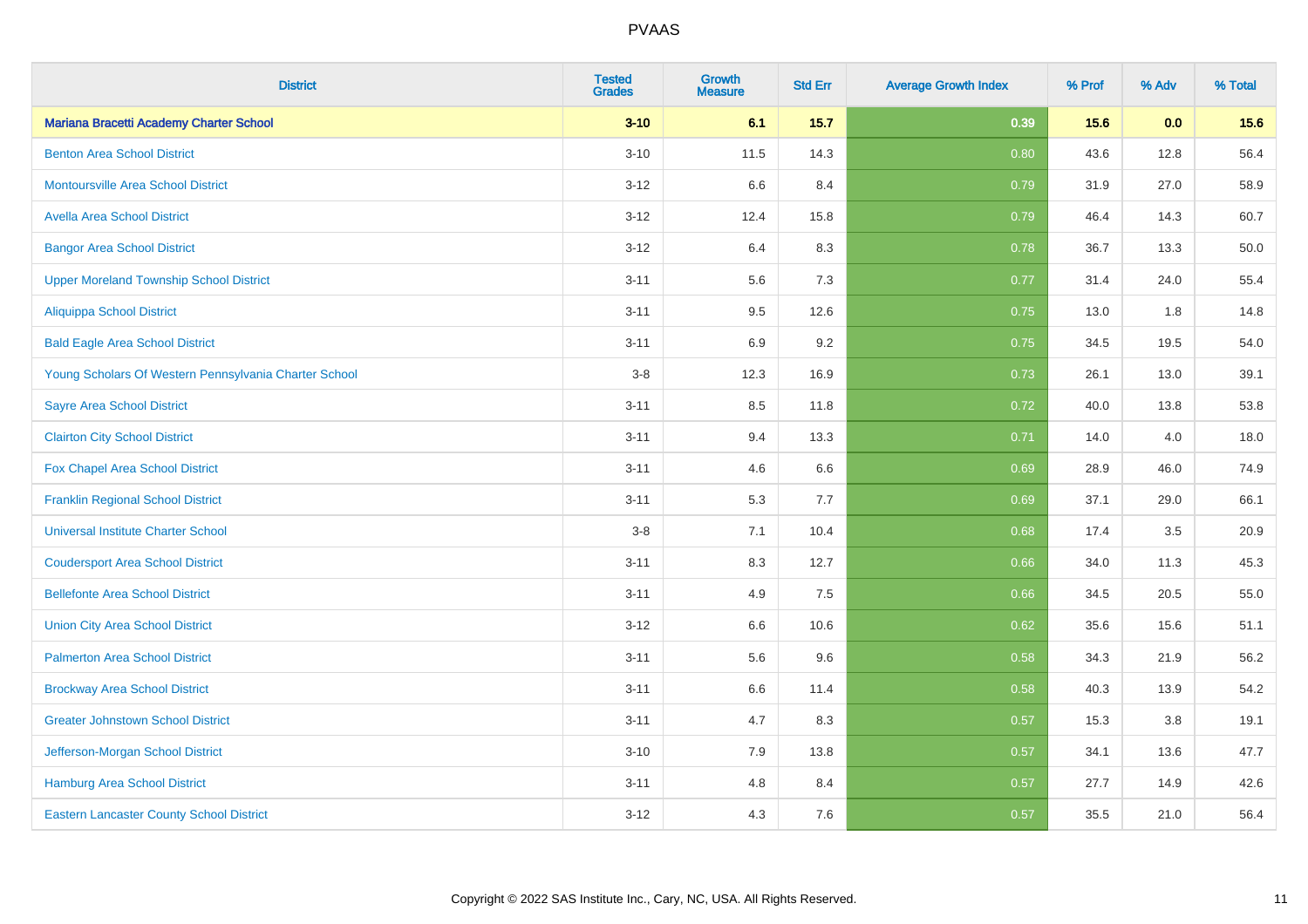| <b>District</b>                                            | <b>Tested</b><br><b>Grades</b> | <b>Growth</b><br><b>Measure</b> | <b>Std Err</b> | <b>Average Growth Index</b> | % Prof | % Adv | % Total |
|------------------------------------------------------------|--------------------------------|---------------------------------|----------------|-----------------------------|--------|-------|---------|
| Mariana Bracetti Academy Charter School                    | $3 - 10$                       | 6.1                             | $15.7$         | 0.39                        | 15.6   | 0.0   | 15.6    |
| <b>Souderton Charter School Collaborative</b>              | $3-8$                          | 10.1                            | 18.4           | 0.55                        | 35.3   | 35.3  | 70.6    |
| <b>Shanksville-Stonycreek School District</b>              | $3 - 10$                       | 9.8                             | 17.9           | 0.55                        | 55.6   | 5.6   | 61.1    |
| <b>Propel Charter School-Hazelwood</b>                     | $3-8$                          | 9.3                             | 16.9           | 0.55                        | 8.3    | 4.2   | 12.5    |
| <b>Achievement House Charter School</b>                    | $7 - 11$                       | 7.1                             | 14.1           | 0.50                        | 37.2   | 9.3   | 46.5    |
| <b>Belmont Charter School</b>                              | $3 - 10$                       | 6.4                             | 12.6           | 0.50                        | 9.6    | 0.0   | $9.6\,$ |
| <b>Armstrong School District</b>                           | $3 - 11$                       | 2.8                             | 5.6            | 0.50                        | 34.1   | 22.1  | 56.1    |
| <b>Brownsville Area School District</b>                    | $3 - 12$                       | 5.7                             | 11.7           | 0.49                        | 27.5   | 7.2   | 34.8    |
| <b>Mastery Charter School - Thomas Campus</b>              | $3 - 10$                       | 6.4                             | 13.2           | 0.48                        | 18.0   | 0.0   | 18.0    |
| <b>Bellwood-Antis School District</b>                      | $3 - 10$                       | 4.9                             | 10.2           | 0.48                        | 31.9   | 18.7  | 50.6    |
| <b>Hanover Public School District</b>                      | $3 - 11$                       | 4.5                             | 9.5            | 0.48                        | 19.8   | 15.7  | 35.5    |
| <b>Carlisle Area School District</b>                       | $3 - 11$                       | 3.2                             | 6.9            | 0.47                        | 32.0   | 16.2  | 48.2    |
| Lake-Lehman School District                                | $3 - 11$                       | 4.3                             | 9.4            | 0.46                        | 37.7   | 15.8  | 53.5    |
| <b>Central Fulton School District</b>                      | $3 - 11$                       | 5.9                             | 12.9           | 0.46                        | 38.2   | 16.4  | 54.6    |
| <b>Canon-Mcmillan School District</b>                      | $3 - 11$                       | $2.8\,$                         | 6.1            | 0.45                        | 37.8   | 26.4  | 64.2    |
| Global Leadership Academy Charter School Southwest at Huey | $3-8$                          | 8.9                             | 19.9           | 0.45                        | 7.1    | 0.0   | 7.1     |
| <b>Shaler Area School District</b>                         | $3 - 11$                       | 2.8                             | 6.4            | 0.44                        | 34.6   | 20.1  | 54.6    |
| Southern Columbia Area School District                     | $3 - 11$                       | 4.5                             | 10.2           | 0.44                        | 43.5   | 17.4  | 60.9    |
| <b>Gillingham Charter School</b>                           | $3 - 11$                       | 8.7                             | 19.8           | 0.44                        | 33.3   | 16.7  | 50.0    |
| <b>Grove City Area School District</b>                     | $3 - 12$                       | 3.9                             | 9.2            | 0.43                        | 30.2   | 31.9  | 62.2    |
| <b>Towanda Area School District</b>                        | $3 - 11$                       | 4.1                             | 9.5            | 0.43                        | 32.5   | 14.5  | 47.0    |
| Mifflinburg Area School District                           | $3 - 11$                       | 4.1                             | 9.9            | 0.42                        | 46.2   | 18.3  | 64.4    |
| <b>Conewago Valley School District</b>                     | $3 - 12$                       | 2.6                             | 6.4            | 0.41                        | 36.1   | 19.9  | 56.0    |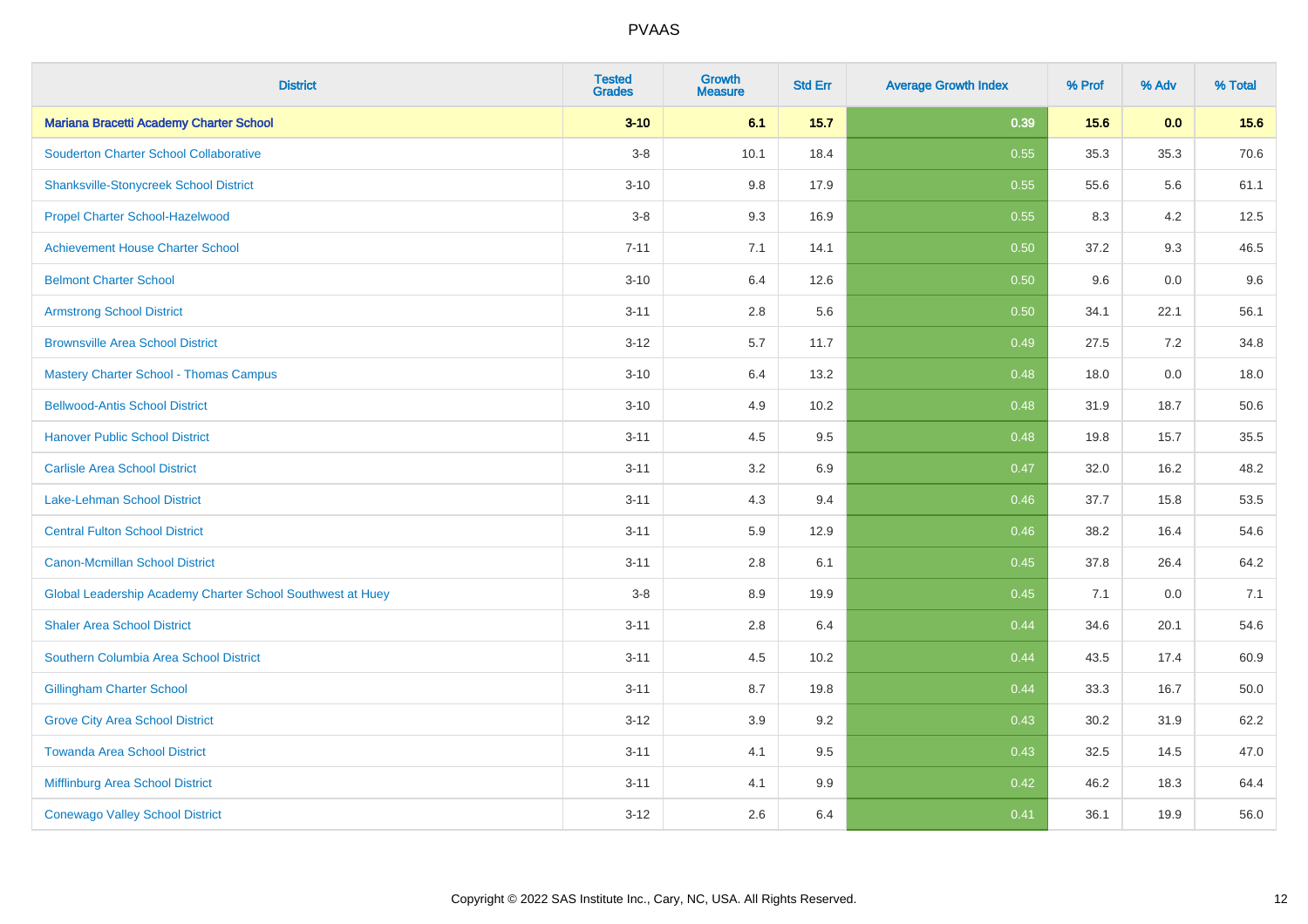| <b>District</b>                                     | <b>Tested</b><br><b>Grades</b> | Growth<br><b>Measure</b> | <b>Std Err</b> | <b>Average Growth Index</b> | % Prof | % Adv | % Total |
|-----------------------------------------------------|--------------------------------|--------------------------|----------------|-----------------------------|--------|-------|---------|
| Mariana Bracetti Academy Charter School             | $3 - 10$                       | 6.1                      | 15.7           | 0.39                        | 15.6   | 0.0   | 15.6    |
| <b>Union School District</b>                        | $3 - 12$                       | 5.5                      | 13.7           | 0.40                        | 35.6   | 13.3  | 48.9    |
| <b>South Western School District</b>                | $3 - 12$                       | 2.5                      | 6.3            | 0.40                        | 37.7   | 18.0  | 55.7    |
| <b>Southeast Delco School District</b>              | $3 - 10$                       | 3.8                      | 9.5            | 0.40                        | 15.4   | 7.7   | 23.1    |
| <b>Pequea Valley School District</b>                | $3 - 11$                       | 4.1                      | 10.1           | 0.40                        | 24.2   | 21.2  | 45.4    |
| Young Scholars Charter School                       | $6 - 8$                        | 4.6                      | 11.3           | 0.40                        | 11.7   | 0.0   | 11.7    |
| Mariana Bracetti Academy Charter School             | $3 - 10$                       | 6.1                      | 15.7           | 0.39                        | 15.6   | 0.0   | 15.6    |
| <b>Montrose Area School District</b>                | $3 - 10$                       | 4.1                      | 10.8           | 0.38                        | 42.9   | 14.3  | 57.1    |
| <b>Salisbury Township School District</b>           | $3 - 11$                       | 4.2                      | 11.0           | 0.38                        | 32.9   | 18.8  | 51.8    |
| <b>Jamestown Area School District</b>               | $3 - 11$                       | 6.9                      | 18.5           | 0.37                        | 23.8   | 19.0  | 42.9    |
| Mastery Charter School - Shoemaker Campus           | $7 - 10$                       | 6.6                      | 17.9           | 0.37                        | 26.3   | 0.0   | 26.3    |
| <b>Environmental Charter School At Frick Park</b>   | $3-9$                          | 4.2                      | 12.1           | 0.35                        | 27.1   | 15.7  | 42.9    |
| <b>Pittston Area School District</b>                | $3 - 11$                       | 4.5                      | 13.5           | 0.33                        | 29.1   | 9.1   | 38.2    |
| <b>Hermitage School District</b>                    | $3 - 12$                       | 2.9                      | 8.6            | 0.33                        | 33.8   | 27.7  | 61.5    |
| <b>Otto-Eldred School District</b>                  | $3 - 11$                       | 4.2                      | 13.1           | 0.32                        | 22.9   | 18.8  | 41.7    |
| <b>Milton Area School District</b>                  | $3 - 11$                       | $2.8\,$                  | 9.0            | 0.31                        | 31.8   | 19.0  | 50.8    |
| <b>Palisades School District</b>                    | $3 - 11$                       | 2.8                      | 10.6           | 0.27                        | 33.0   | 19.3  | 52.3    |
| <b>Hampton Township School District</b>             | $3 - 11$                       | 2.1                      | 7.9            | 0.27                        | 35.8   | 40.5  | 76.3    |
| Howard Gardner Multiple Intelligence Charter School | $3-8$                          | 4.3                      | 16.3           | 0.26                        | 48.2   | 14.8  | 63.0    |
| <b>Independence Charter School</b>                  | $3 - 8$                        | 3.3                      | 12.6           | 0.26                        | 32.1   | 17.0  | 49.1    |
| <b>Tidioute Community Charter School</b>            | $3 - 11$                       | 4.1                      | 15.9           | 0.26                        | 18.5   | 3.7   | 22.2    |
| <b>Warrior Run School District</b>                  | $3 - 11$                       | 2.6                      | 10.4           | 0.25                        | 34.4   | 14.4  | 48.9    |
| Johnsonburg Area School District                    | $3 - 11$                       | 3.4                      | 13.6           | 0.25                        | 38.6   | 20.4  | 59.1    |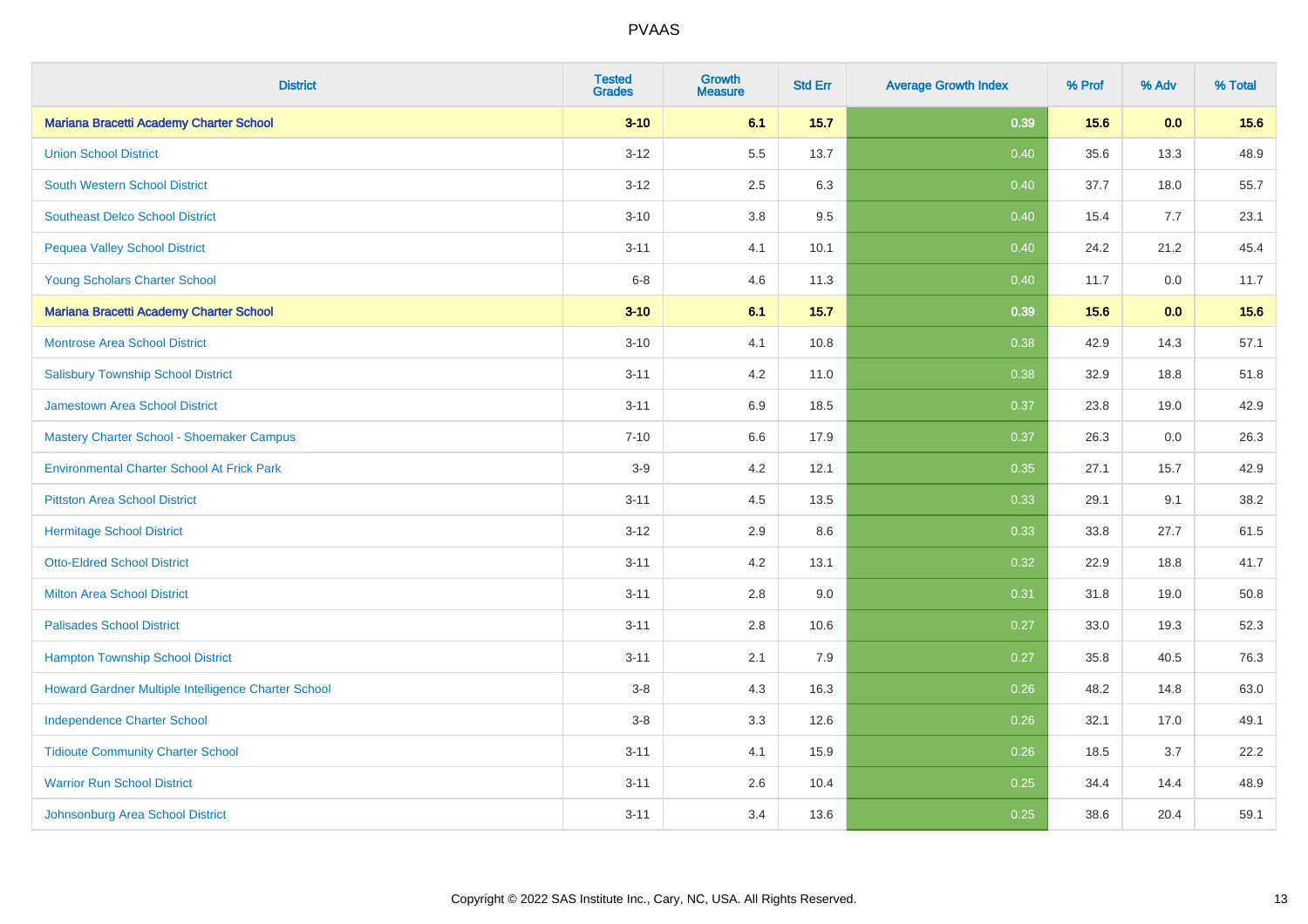| <b>District</b>                                              | <b>Tested</b><br><b>Grades</b> | Growth<br><b>Measure</b> | <b>Std Err</b> | <b>Average Growth Index</b> | % Prof | % Adv | % Total |
|--------------------------------------------------------------|--------------------------------|--------------------------|----------------|-----------------------------|--------|-------|---------|
| Mariana Bracetti Academy Charter School                      | $3 - 10$                       | 6.1                      | 15.7           | 0.39                        | 15.6   | 0.0   | 15.6    |
| <b>Greencastle-Antrim School District</b>                    | $3 - 11$                       | 1.7                      | 6.9            | 0.25                        | 41.7   | 18.9  | 60.5    |
| <b>Carmichaels Area School District</b>                      | $3 - 10$                       | 2.9                      | 11.5           | 0.25                        | 33.8   | 7.0   | 40.8    |
| <b>Crestwood School District</b>                             | $3 - 11$                       | 2.0                      | 9.1            | 0.22                        | 33.8   | 23.8  | 57.7    |
| <b>Troy Area School District</b>                             | $3 - 10$                       | 1.9                      | 9.4            | 0.20                        | 35.0   | 14.5  | 49.6    |
| <b>Avonworth School District</b>                             | $3 - 10$                       | 1.8                      | 9.3            | 0.19                        | 43.5   | 24.4  | 67.8    |
| <b>Allegheny Valley School District</b>                      | $3 - 11$                       | 2.2                      | 11.9           | 0.18                        | 32.8   | 23.0  | 55.7    |
| <b>Bethlehem-Center School District</b>                      | $3 - 10$                       | 2.1                      | 12.3           | 0.17                        | 32.8   | 6.6   | 39.3    |
| Hatboro-Horsham School District                              | $3 - 11$                       | 1.1                      | 6.6            | 0.16                        | 33.3   | 20.3  | 53.6    |
| <b>Propel Charter School-Homestead</b>                       | $3 - 11$                       | 1.8                      | 14.0           | 0.13                        | 14.6   | 2.4   | 17.1    |
| <b>Austin Area School District</b>                           | $3 - 11$                       | 2.2                      | 18.5           | 0.12                        | 50.0   | 12.5  | 62.5    |
| <b>Chester-Upland School District</b>                        | $3 - 11$                       | 1.2                      | 12.1           | 0.10                        | 4.4    | 0.0   | 4.4     |
| Northampton Area School District                             | $3 - 11$                       | $1.2$                    | 12.5           | 0.10                        | 44.1   | 5.1   | 49.2    |
| <b>Stroudsburg Area School District</b>                      | $3 - 11$                       | 0.7                      | 7.6            | 0.09                        | 36.6   | 15.0  | 51.6    |
| <b>Carlynton School District</b>                             | $3 - 11$                       | $1.0$                    | 11.5           | 0.09                        | 29.0   | 15.8  | 44.7    |
| <b>Central PA Digital Learning Foundation Charter School</b> | $3 - 11$                       | 1.7                      | 20.2           | 0.08                        | 27.3   | 0.0   | 27.3    |
| <b>Chartiers-Houston School District</b>                     | $3 - 10$                       | 0.9                      | 12.0           | 0.08                        | 36.9   | 23.1  | 60.0    |
| <b>Northgate School District</b>                             | $3 - 11$                       | 1.1                      | 13.0           | 0.08                        | 25.5   | 23.5  | 49.0    |
| <b>Riverside School District</b>                             | $3 - 11$                       | 0.7                      | 9.5            | 0.08                        | 30.9   | 12.7  | 43.6    |
| <b>Greenville Area School District</b>                       | $3 - 11$                       | $0.8\,$                  | 11.2           | 0.07                        | 35.0   | 12.5  | 47.5    |
| Keystone Academy Charter School                              | $3-8$                          | 0.7                      | 12.0           | 0.06                        | 28.8   | 10.2  | 39.0    |
| <b>Cameron County School District</b>                        | $3 - 12$                       | 0.8                      | 14.7           | 0.05                        | 40.0   | 8.6   | 48.6    |
| <b>Shade-Central City School District</b>                    | $3 - 11$                       | 0.9                      | 17.0           | 0.05                        | 33.3   | 16.7  | 50.0    |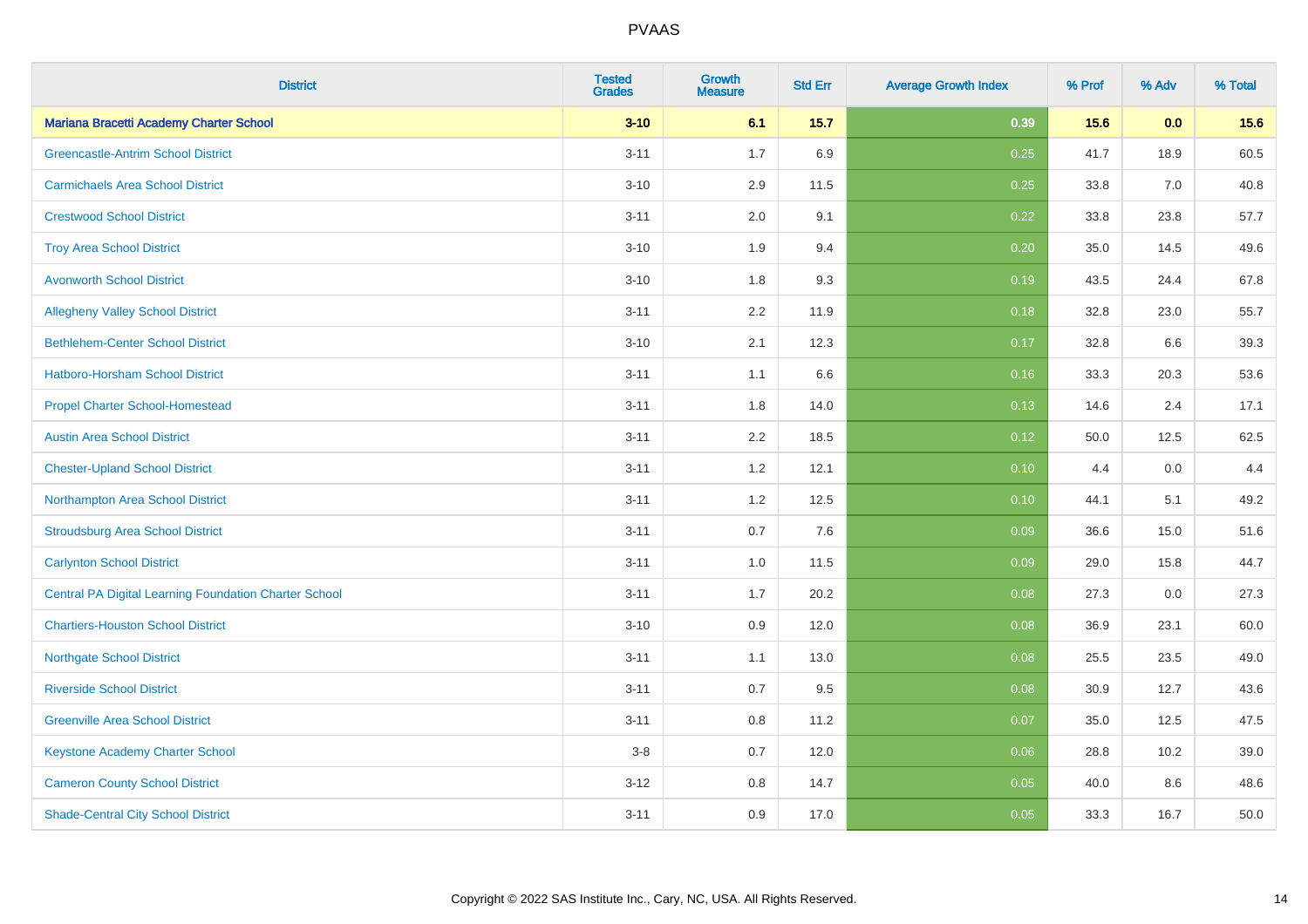| <b>District</b>                               | <b>Tested</b><br><b>Grades</b> | Growth<br><b>Measure</b> | <b>Std Err</b> | <b>Average Growth Index</b> | % Prof | % Adv | % Total |
|-----------------------------------------------|--------------------------------|--------------------------|----------------|-----------------------------|--------|-------|---------|
| Mariana Bracetti Academy Charter School       | $3 - 10$                       | 6.1                      | 15.7           | 0.39                        | 15.6   | 0.0   | 15.6    |
| <b>Keystone Central School District</b>       | $3 - 11$                       | $0.2\,$                  | 6.4            | 0.04                        | 27.9   | 10.7  | 38.6    |
| <b>Midland Borough School District</b>        | $3-8$                          | 0.5                      | 17.5           | 0.03                        | 23.8   | 4.8   | 28.6    |
| Saint Clair Area School District              | $3 - 8$                        | 0.3                      | 14.0           | 0.02                        | 36.6   | 7.3   | 43.9    |
| <b>Tulpehocken Area School District</b>       | $3 - 12$                       | 0.2                      | 9.5            | 0.02                        | 30.4   | 23.2  | 53.6    |
| <b>Sto-Rox School District</b>                | $3 - 10$                       | 0.4                      | 16.9           | 0.02                        | 8.3    | 0.0   | 8.3     |
| First Philadelphia Preparatory Charter School | $3-8$                          | 0.1                      | 11.2           | 0.01                        | 28.0   | 1.3   | 29.3    |
| Frederick Douglass Mastery Charter School     | $3 - 8$                        | 0.1                      | 16.1           | 0.01                        | 11.5   | 3.8   | 15.4    |
| <b>Ferndale Area School District</b>          | $3 - 10$                       | $-0.0$                   | 13.5           | $-0.00$                     | 30.4   | 17.4  | 47.8    |
| <b>Highlands School District</b>              | $3 - 11$                       | $-0.0$                   | 8.4            | $-0.00$                     | 30.9   | 12.8  | 43.6    |
| <b>Richland School District</b>               | $3 - 11$                       | $-0.1$                   | 9.7            | $-0.01$                     | 34.0   | 30.2  | 64.2    |
| <b>Manheim Central School District</b>        | $3 - 11$                       | $-0.1$                   | 7.7            | $-0.01$                     | 31.5   | 23.6  | 55.1    |
| South Allegheny School District               | $3 - 11$                       | $-0.3$                   | 14.2           | $-0.02$                     | 25.6   | 28.2  | 53.8    |
| <b>Lakeland School District</b>               | $3 - 11$                       | $-0.2$                   | 10.4           | $-0.02$                     | 31.8   | 14.8  | 46.6    |
| Aspira Bilingual Cyber Charter School         | $3 - 11$                       | $-0.4$                   | 17.3           | $-0.02$                     | 4.0    | 0.0   | 4.0     |
| Jersey Shore Area School District             | $3 - 11$                       | $-0.3$                   | 7.6            | $-0.03$                     | 35.9   | 16.6  | 52.5    |
| <b>Pottsville Area School District</b>        | $3 - 12$                       | $-0.3$                   | 7.9            | $-0.03$                     | 30.4   | 9.9   | 40.4    |
| <b>Marion Center Area School District</b>     | $3 - 10$                       | $-0.3$                   | 10.1           | $-0.03$                     | 36.2   | 25.5  | 61.7    |
| <b>KIPP West Philadelphia Charter School</b>  | $3-8$                          | $-0.7$                   | 18.0           | $-0.03$                     | 15.8   | 0.0   | 15.8    |
| <b>Wilmington Area School District</b>        | $3 - 11$                       | $-0.6$                   | 12.8           | $-0.04$                     | 30.9   | 18.2  | 49.1    |
| <b>Easton Area School District</b>            | $3 - 12$                       | $-0.4$                   | 6.7            | $-0.06$                     | 20.9   | 14.6  | 35.4    |
| <b>Bensalem Township School District</b>      | $3 - 11$                       | $-0.4$                   | 6.1            | $-0.06$                     | 27.1   | 13.2  | 40.4    |
| <b>Sullivan County School District</b>        | $3 - 10$                       | $-1.2$                   | 15.4           | $-0.07$                     | 27.3   | 12.1  | 39.4    |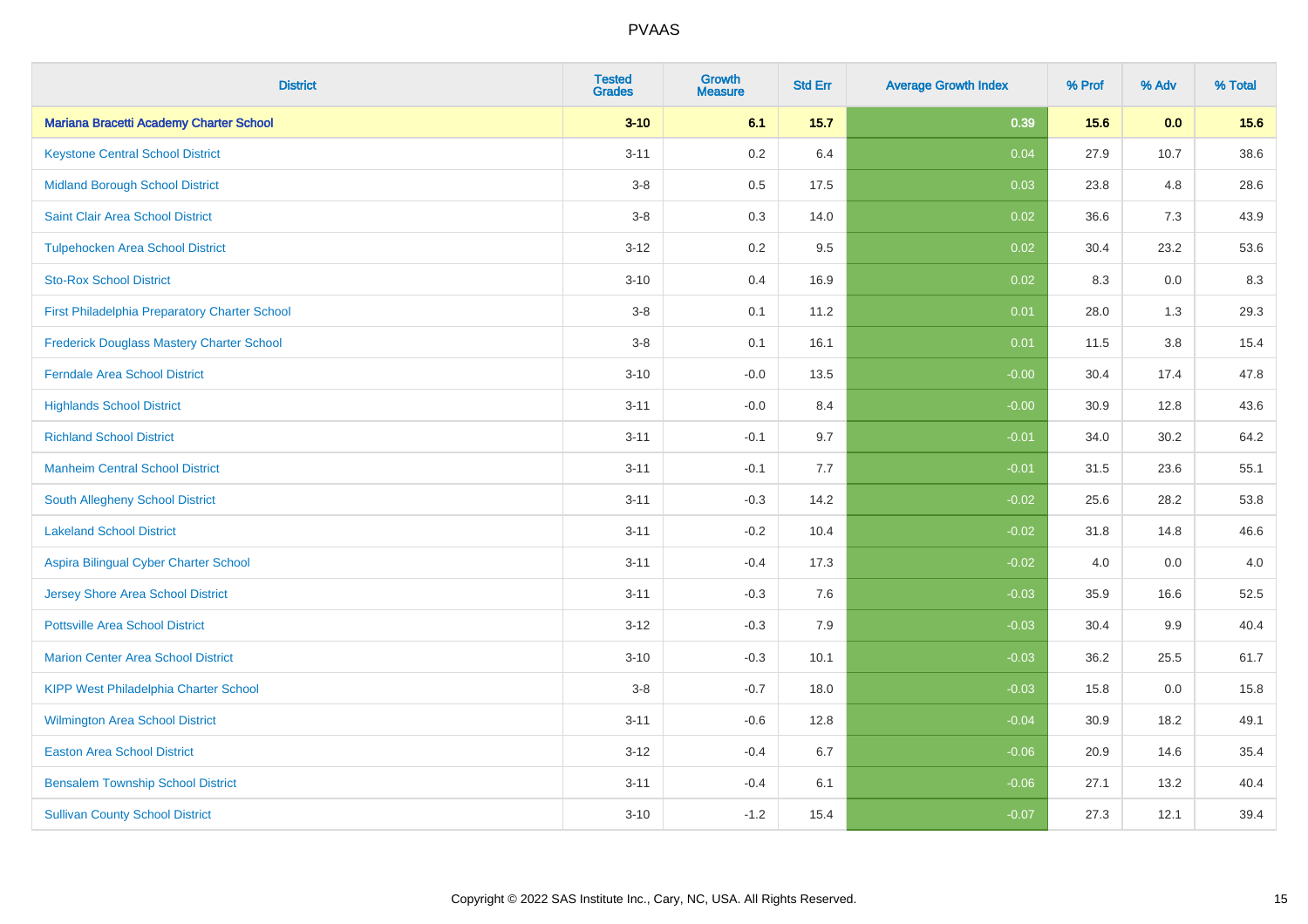| <b>District</b>                                | <b>Tested</b><br><b>Grades</b> | Growth<br><b>Measure</b> | <b>Std Err</b> | <b>Average Growth Index</b> | % Prof | % Adv | % Total |
|------------------------------------------------|--------------------------------|--------------------------|----------------|-----------------------------|--------|-------|---------|
| Mariana Bracetti Academy Charter School        | $3 - 10$                       | 6.1                      | 15.7           | 0.39                        | 15.6   | 0.0   | 15.6    |
| <b>Greater Latrobe School District</b>         | $3 - 11$                       | $-0.6$                   | 7.2            | $-0.08$                     | 36.7   | 27.9  | 64.6    |
| <b>School Lane Charter School</b>              | $3 - 11$                       | $-1.1$                   | 12.1           | $-0.08$                     | 34.4   | 16.4  | 50.8    |
| <b>Wayne Highlands School District</b>         | $3 - 11$                       | $-0.8$                   | 8.0            | $-0.10$                     | 38.0   | 20.2  | 58.3    |
| Philadelphia Performing Arts Charter School    | $3-9$                          | $-1.3$                   | 13.0           | $-0.10$                     | 36.7   | 22.4  | 59.2    |
| <b>Wallenpaupack Area School District</b>      | $3 - 11$                       | $-1.1$                   | 8.9            | $-0.11$                     | 33.8   | 14.1  | 47.9    |
| <b>Panther Valley School District</b>          | $3 - 12$                       | $-1.2$                   | 9.9            | $-0.11$                     | 28.8   | 8.6   | 37.5    |
| <b>Rose Tree Media School District</b>         | $3 - 10$                       | $-1.0$                   | 7.1            | $-0.13$                     | 41.7   | 32.3  | 74.0    |
| <b>Collegium Charter School</b>                | $3 - 10$                       | $-1.6$                   | 8.4            | $-0.18$                     | 21.9   | 8.9   | 30.8    |
| <b>West Chester Area School District</b>       | $3 - 11$                       | $-1.0$                   | 5.5            | $-0.18$                     | 36.3   | 33.1  | 69.4    |
| <b>Riverside Beaver County School District</b> | $3 - 11$                       | $-2.0$                   | 10.0           | $-0.19$                     | 24.2   | 28.4  | 52.6    |
| South Butler County School District            | $3 - 10$                       | $-1.8$                   | 8.8            | $-0.20$                     | 49.2   | 16.4  | 65.6    |
| <b>Antietam School District</b>                | $3 - 10$                       | $-2.8$                   | 13.5           | $-0.20$                     | 23.5   | 3.9   | 27.4    |
| <b>Brentwood Borough School District</b>       | $3 - 11$                       | $-2.3$                   | 11.4           | $-0.20$                     | 33.3   | 13.9  | 47.2    |
| <b>New Day Charter School</b>                  | $7 - 11$                       | $-3.9$                   | 18.8           | $-0.20$                     | 11.8   | 0.0   | 11.8    |
| <b>Forest Area School District</b>             | $3 - 11$                       | $-3.4$                   | 15.8           | $-0.21$                     | 43.8   | 12.5  | 56.2    |
| <b>Russell Byers Charter School</b>            | $3-8$                          | $-3.1$                   | 13.5           | $-0.22$                     | 13.0   | 0.0   | 13.0    |
| <b>Lower Dauphin School District</b>           | $3 - 11$                       | $-1.7$                   | 7.0            | $-0.24$                     | 27.2   | 22.6  | 49.8    |
| <b>Esperanza Cyber Charter School</b>          | $3 - 11$                       | $-4.0$                   | 15.7           | $-0.25$                     | 6.2    | 0.0   | $6.2\,$ |
| <b>East Allegheny School District</b>          | $3 - 11$                       | $-3.0$                   | 10.5           | $-0.28$                     | 14.1   | 12.0  | 26.1    |
| <b>Vision Academy Charter School</b>           | $3-8$                          | $-5.0$                   | 17.4           | $-0.28$                     | 14.3   | 4.8   | 19.0    |
| <b>Connellsville Area School District</b>      | $3 - 11$                       | $-1.9$                   | 6.4            | $-0.29$                     | 33.3   | 11.0  | 44.3    |
| <b>West Shore School District</b>              | $3 - 12$                       | $-1.4$                   | 4.9            | $-0.29$                     | 26.2   | 21.6  | 47.9    |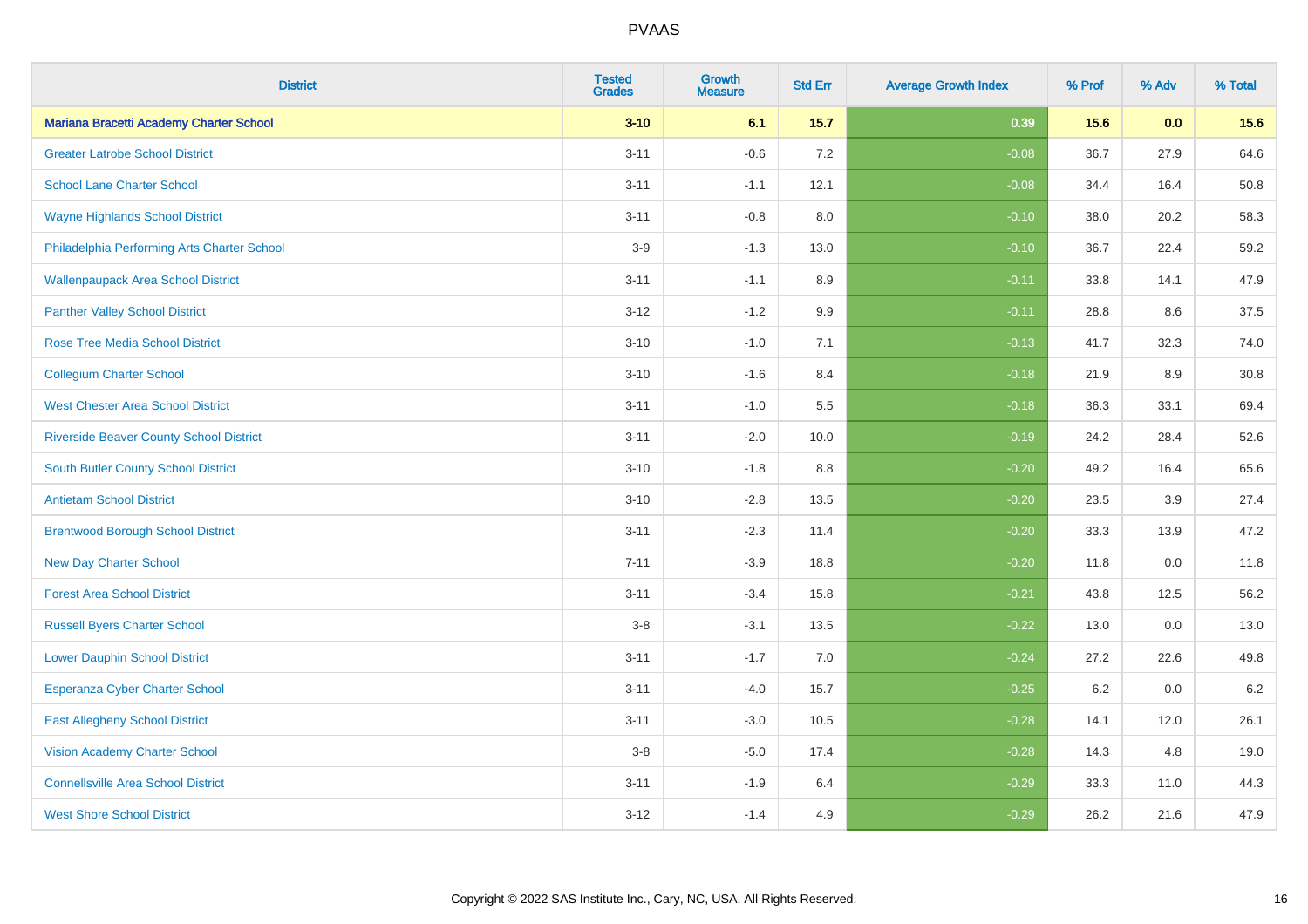| <b>District</b>                           | <b>Tested</b><br><b>Grades</b> | Growth<br><b>Measure</b> | <b>Std Err</b> | <b>Average Growth Index</b> | % Prof | % Adv | % Total |
|-------------------------------------------|--------------------------------|--------------------------|----------------|-----------------------------|--------|-------|---------|
| Mariana Bracetti Academy Charter School   | $3 - 10$                       | 6.1                      | 15.7           | 0.39                        | 15.6   | 0.0   | 15.6    |
| <b>Conrad Weiser Area School District</b> | $3 - 11$                       | $-2.5$                   | 7.3            | $-0.34$                     | 27.2   | 8.9   | 36.1    |
| <b>Hanover Area School District</b>       | $3 - 11$                       | $-5.6$                   | 15.8           | $-0.35$                     | 11.8   | 2.9   | 14.7    |
| Palmyra Area School District              | $3 - 11$                       | $-2.5$                   | 6.8            | $-0.36$                     | 39.4   | 25.4  | 64.8    |
| <b>Cornell School District</b>            | $3 - 11$                       | $-5.5$                   | 14.6           | $-0.37$                     | 21.6   | 13.5  | 35.1    |
| <b>Purchase Line School District</b>      | $3 - 12$                       | $-4.9$                   | 12.5           | $-0.38$                     | 25.9   | 5.2   | 31.0    |
| <b>Claysburg-Kimmel School District</b>   | $3 - 11$                       | $-4.9$                   | 12.3           | $-0.39$                     | 38.6   | 12.3  | 50.9    |
| <b>Punxsutawney Area School District</b>  | $3 - 11$                       | $-3.7$                   | 9.0            | $-0.40$                     | 33.9   | 12.6  | 46.5    |
| <b>Blue Mountain School District</b>      | $3 - 10$                       | $-3.4$                   | 8.3            | $-0.40$                     | 41.8   | 21.2  | 63.0    |
| <b>Reynolds School District</b>           | $3 - 10$                       | $-4.7$                   | 11.6           | $-0.40$                     | 33.3   | 12.1  | 45.4    |
| <b>Minersville Area School District</b>   | $3 - 11$                       | $-4.6$                   | 11.6           | $-0.40$                     | 37.0   | 8.2   | 45.2    |
| <b>Evergreen Community Charter School</b> | $6 - 11$                       | $-8.7$                   | 20.2           | $-0.42$                     | 41.7   | 16.7  | 58.3    |
| <b>Montour School District</b>            | $3 - 11$                       | $-3.4$                   | 7.6            | $-0.44$                     | 37.8   | 33.7  | 71.4    |
| <b>Propel Charter School-Montour</b>      | $3 - 10$                       | $-5.4$                   | 11.9           | $-0.45$                     | 17.5   | 4.8   | 22.2    |
| <b>Tacony Academy Charter School</b>      | $3 - 11$                       | $-6.7$                   | 14.7           | $-0.45$                     | 20.0   | 2.9   | 22.9    |
| <b>Dover Area School District</b>         | $3 - 12$                       | $-3.2$                   | 6.9            | $-0.46$                     | 34.2   | 17.1  | 51.3    |
| <b>Farrell Area School District</b>       | $3 - 11$                       | $-6.7$                   | 14.5           | $-0.46$                     | 18.4   | 7.9   | 26.3    |
| <b>Gateway School District</b>            | $3 - 11$                       | $-3.5$                   | 7.4            | $-0.46$                     | 34.4   | 21.0  | 55.5    |
| Penns Valley Area School District         | $3 - 12$                       | $-4.6$                   | 9.7            | $-0.47$                     | 32.1   | 22.6  | 54.7    |
| <b>Clearfield Area School District</b>    | $3 - 10$                       | $-4.2$                   | 8.6            | $-0.48$                     | 24.3   | 9.3   | 33.6    |
| <b>Mckeesport Area School District</b>    | $3 - 12$                       | $-3.8$                   | 7.6            | $-0.49$                     | 13.2   | 4.8   | 18.0    |
| <b>Eastern York School District</b>       | $3 - 11$                       | $-3.8$                   | 7.5            | $-0.50$                     | 37.3   | 21.6  | 58.9    |
| Antonia Pantoja Community Charter School  | $3 - 8$                        | $-7.5$                   | 14.7           | $-0.50$                     | 22.2   | 2.8   | 25.0    |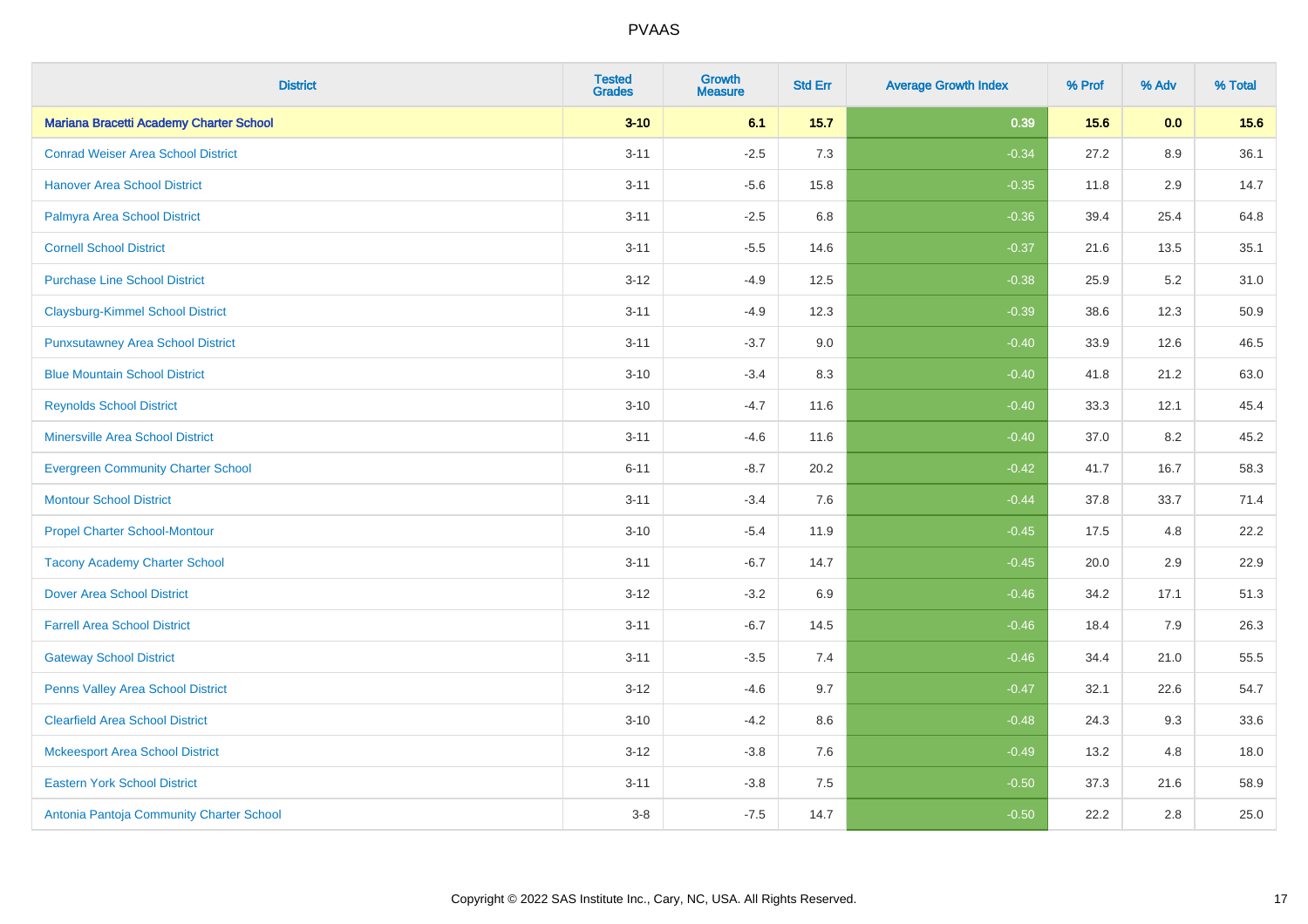| <b>District</b>                                    | <b>Tested</b><br><b>Grades</b> | <b>Growth</b><br><b>Measure</b> | <b>Std Err</b> | <b>Average Growth Index</b> | % Prof | % Adv | % Total |
|----------------------------------------------------|--------------------------------|---------------------------------|----------------|-----------------------------|--------|-------|---------|
| Mariana Bracetti Academy Charter School            | $3 - 10$                       | 6.1                             | 15.7           | 0.39                        | 15.6   | 0.0   | 15.6    |
| Jeannette City School District                     | $3 - 11$                       | $-6.6$                          | 12.9           | $-0.51$                     | 36.5   | 7.7   | 44.2    |
| <b>Propel Charter School-Northside</b>             | $3-8$                          | $-7.5$                          | 14.1           | $-0.52$                     | 7.7    | 2.6   | 10.3    |
| Millersburg Area School District                   | $3 - 11$                       | $-6.5$                          | 12.0           | $-0.53$                     | 37.1   | 14.5  | 51.6    |
| <b>Blue Ridge School District</b>                  | $3 - 11$                       | $-6.2$                          | 11.6           | $-0.53$                     | 42.9   | 14.3  | 57.1    |
| <b>Southern Fulton School District</b>             | $3 - 11$                       | $-7.4$                          | 13.9           | $-0.53$                     | 26.1   | 23.9  | 50.0    |
| <b>Red Lion Area School District</b>               | $3 - 11$                       | $-3.8$                          | 7.0            | $-0.54$                     | 26.9   | 15.9  | 42.7    |
| <b>Williams Valley School District</b>             | $3 - 11$                       | $-7.0$                          | 11.8           | $-0.59$                     | 32.8   | 12.5  | 45.3    |
| Lackawanna Trail School District                   | $3 - 10$                       | $-6.7$                          | 11.2           | $-0.60$                     | 33.3   | 16.0  | 49.3    |
| <b>Turkeyfoot Valley Area School District</b>      | $3 - 12$                       | $-10.4$                         | 16.8           | $-0.61$                     | 13.0   | 13.0  | 26.1    |
| South Williamsport Area School District            | $3 - 10$                       | $-6.4$                          | 10.3           | $-0.62$                     | 37.2   | 11.6  | 48.8    |
| <b>Penn-Trafford School District</b>               | $3 - 11$                       | $-4.1$                          | 6.5            | $-0.62$                     | 36.4   | 27.1  | 63.6    |
| <b>Galeton Area School District</b>                | $3 - 11$                       | $-11.2$                         | 18.0           | $-0.62$                     | 30.0   | 5.0   | 35.0    |
| <b>Dubois Area School District</b>                 | $3 - 11$                       | $-4.2$                          | 6.6            | $-0.63$                     | 28.6   | 18.2  | 46.8    |
| <b>Northeast Bradford School District</b>          | $3 - 10$                       | $-7.8$                          | 12.4           | $-0.63$                     | 35.1   | 15.8  | 50.9    |
| <b>Keystone Education Center Charter School</b>    | $3 - 12$                       | $-12.4$                         | 19.4           | $-0.63$                     | 7.1    | 0.0   | 7.1     |
| <b>Mastery Charter School-Cleveland Elementary</b> | $3-8$                          | $-11.1$                         | 17.4           | $-0.63$                     | 4.6    | 4.6   | 9.1     |
| Jim Thorpe Area School District                    | $3 - 11$                       | $-5.9$                          | 9.3            | $-0.63$                     | 33.1   | 9.4   | 42.5    |
| <b>Elk Lake School District</b>                    | $3 - 11$                       | $-7.0$                          | 10.9           | $-0.64$                     | 30.5   | 13.4  | 43.9    |
| <b>New Foundations Charter School</b>              | $3 - 11$                       | $-7.0$                          | 10.8           | $-0.65$                     | 25.0   | 7.1   | 32.1    |
| Urban Pathways 6-12 Charter School                 | $6 - 11$                       | $-11.8$                         | 17.9           | $-0.65$                     | 5.3    | 0.0   | 5.3     |
| <b>Delaware Valley School District</b>             | $3 - 11$                       | $-4.4$                          | 6.7            | $-0.66$                     | 39.4   | 21.4  | 60.9    |
| <b>Wyoming Area School District</b>                | $3 - 10$                       | $-6.3$                          | 9.5            | $-0.66$                     | 35.1   | 18.4  | 53.5    |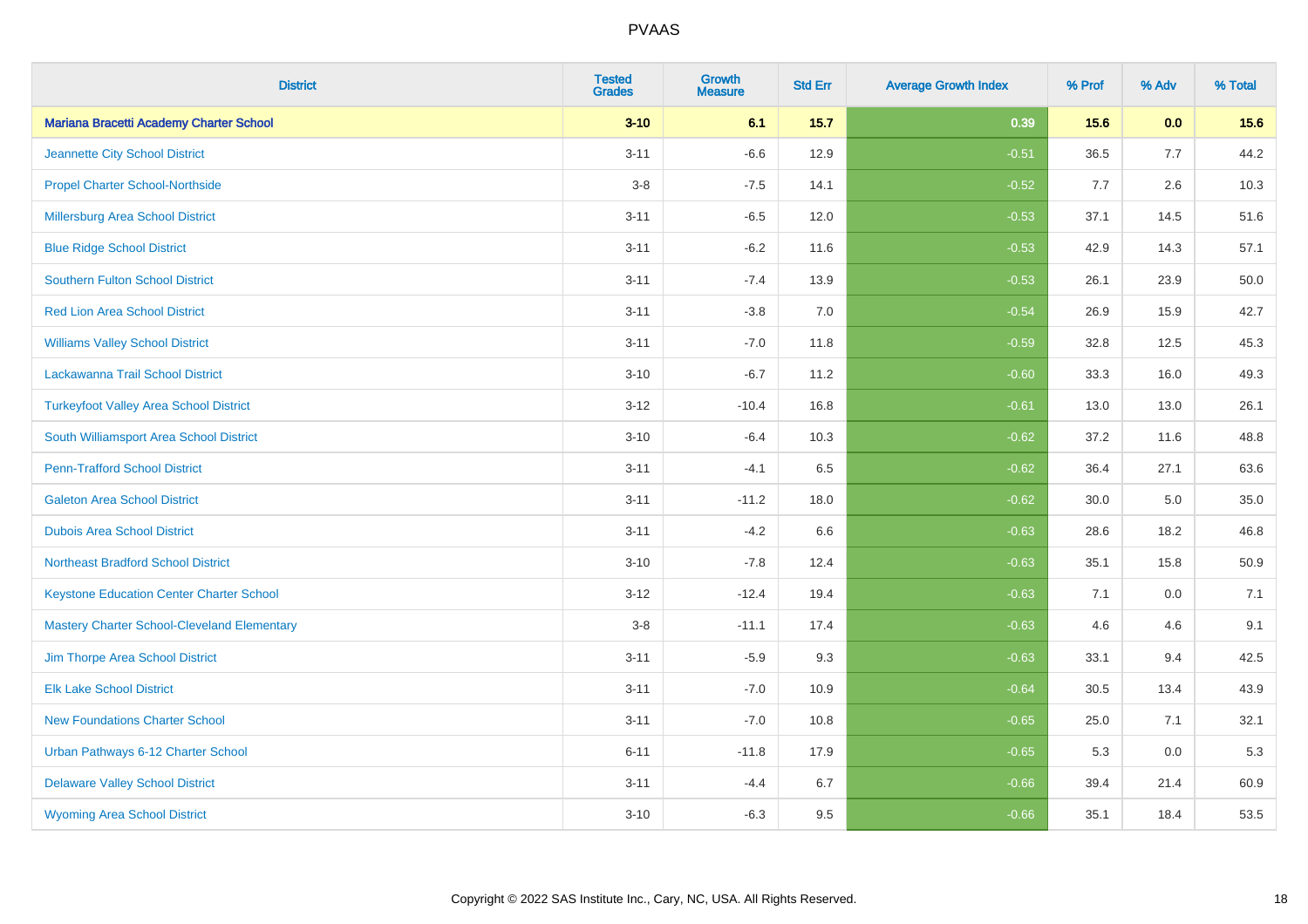| <b>District</b>                                        | <b>Tested</b><br><b>Grades</b> | Growth<br><b>Measure</b> | <b>Std Err</b> | <b>Average Growth Index</b> | % Prof | % Adv | % Total |
|--------------------------------------------------------|--------------------------------|--------------------------|----------------|-----------------------------|--------|-------|---------|
| Mariana Bracetti Academy Charter School                | $3 - 10$                       | 6.1                      | 15.7           | 0.39                        | 15.6   | 0.0   | 15.6    |
| <b>Charleroi School District</b>                       | $3 - 11$                       | $-6.7$                   | 10.1           | $-0.66$                     | 34.4   | 7.5   | 41.9    |
| <b>North Star School District</b>                      | $3 - 11$                       | $-6.9$                   | 10.2           | $-0.67$                     | 32.6   | 22.8  | 55.4    |
| <b>Northwest Area School District</b>                  | $3 - 10$                       | $-8.4$                   | 12.5           | $-0.67$                     | 38.2   | 9.1   | 47.3    |
| <b>Yough School District</b>                           | $3 - 10$                       | $-6.3$                   | 9.0            | $-0.70$                     | 32.5   | 13.0  | 45.5    |
| <b>Radnor Township School District</b>                 | $3 - 12$                       | $-5.9$                   | 8.3            | $-0.71$                     | 42.0   | 39.2  | 81.2    |
| <b>Pine-Richland School District</b>                   | $3 - 11$                       | $-4.3$                   | 5.9            | $-0.72$                     | 39.9   | 36.3  | 76.2    |
| <b>Wellsboro Area School District</b>                  | $3 - 11$                       | $-7.6$                   | 10.3           | $-0.73$                     | 35.7   | 23.5  | 59.2    |
| <b>Jenkintown School District</b>                      | $3 - 11$                       | $-11.9$                  | 16.0           | $-0.74$                     | 34.5   | 20.7  | 55.2    |
| <b>Ephrata Area School District</b>                    | $3 - 11$                       | $-4.8$                   | 6.4            | $-0.75$                     | 27.2   | 22.5  | 49.6    |
| <b>Washington School District</b>                      | $3 - 11$                       | $-9.3$                   | 11.8           | $-0.78$                     | 16.7   | 6.1   | 22.7    |
| <b>Steelton-Highspire School District</b>              | $3 - 11$                       | $-8.4$                   | 10.5           | $-0.80$                     | 4.2    | 1.0   | 5.2     |
| <b>Mohawk Area School District</b>                     | $3 - 11$                       | $-8.3$                   | 10.2           | $-0.81$                     | 41.1   | 18.9  | 60.0    |
| Erie Rise Leadership Academy Charter School            | $3-8$                          | $-14.2$                  | 17.2           | $-0.82$                     | 0.0    | 0.0   | 0.0     |
| Shenango Area School District                          | $3 - 11$                       | $-8.7$                   | 10.5           | $-0.83$                     | 32.2   | 21.8  | 54.0    |
| <b>Mid Valley School District</b>                      | $3 - 10$                       | $-7.2$                   | 8.4            | $-0.85$                     | 30.9   | 8.7   | 39.6    |
| <b>Chester Charter Scholars Academy Charter School</b> | $3 - 12$                       | $-11.0$                  | 12.8           | $-0.85$                     | 11.8   | 0.0   | 11.8    |
| <b>Pottsgrove School District</b>                      | $3 - 11$                       | $-6.7$                   | 7.6            | $-0.88$                     | 28.0   | 14.0  | 41.9    |
| <b>Union Area School District</b>                      | $3 - 11$                       | $-12.1$                  | 13.6           | $-0.88$                     | 44.4   | 8.9   | 53.3    |
| <b>Brookville Area School District</b>                 | $3 - 11$                       | $-8.4$                   | 9.4            | $-0.89$                     | 40.7   | 20.4  | 61.1    |
| <b>Whitehall-Coplay School District</b>                | $3 - 11$                       | $-5.8$                   | 6.5            | $-0.89$                     | 28.2   | 14.3  | 42.5    |
| Lincoln Leadership Academy Charter School              | $3 - 12$                       | $-12.7$                  | 13.8           | $-0.92$                     | 10.9   | 2.2   | 13.0    |
| <b>Schuylkill Haven Area School District</b>           | $3 - 11$                       | $-9.9$                   | 10.6           | $-0.93$                     | 24.4   | 10.5  | 34.9    |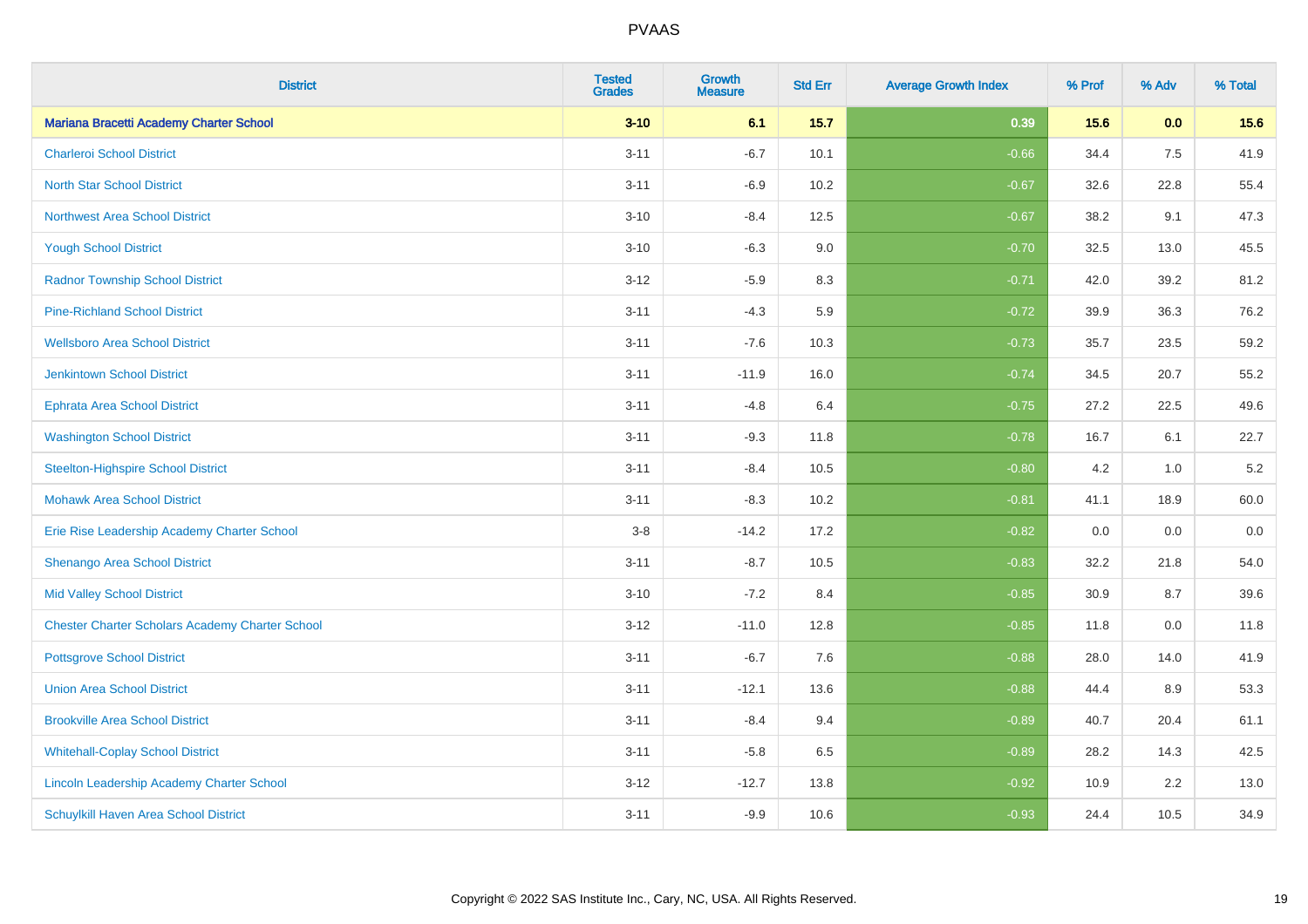| <b>District</b>                          | <b>Tested</b><br><b>Grades</b> | Growth<br><b>Measure</b> | <b>Std Err</b> | <b>Average Growth Index</b> | % Prof | % Adv | % Total |
|------------------------------------------|--------------------------------|--------------------------|----------------|-----------------------------|--------|-------|---------|
| Mariana Bracetti Academy Charter School  | $3 - 10$                       | 6.1                      | 15.7           | 0.39                        | 15.6   | 0.0   | 15.6    |
| <b>Burgettstown Area School District</b> | $3 - 11$                       | $-10.6$                  | 11.4           | $-0.93$                     | 33.3   | 10.7  | 44.0    |
| <b>Freeport Area School District</b>     | $3 - 10$                       | $-8.8$                   | 9.3            | $-0.94$                     | 35.4   | 24.4  | 59.8    |
| <b>Derry Area School District</b>        | $3 - 11$                       | $-9.5$                   | 9.7            | $-0.97$                     | 36.1   | 11.1  | 47.2    |
| Salisbury-Elk Lick School District       | $3 - 11$                       | $-17.5$                  | 17.4           | $-1.00$                     | 23.8   | 19.0  | 42.9    |
| Propel Charter School - Braddock Hills   | $3 - 11$                       | $-11.9$                  | 11.7           | $-1.01$                     | 13.0   | 4.4   | 17.4    |
| <b>Exeter Township School District</b>   | $3 - 11$                       | $-7.6$                   | 7.3            | $-1.04$                     | 34.4   | 19.6  | 54.1    |
| <b>Girard School District</b>            | $3 - 11$                       | $-10.2$                  | 9.7            | $-1.04$                     | 40.7   | 16.7  | 57.4    |
| Northern Tioga School District           | $3 - 12$                       | $-9.6$                   | 9.2            | $-1.05$                     | 42.6   | 17.8  | 60.5    |
| <b>Middletown Area School District</b>   | $3 - 11$                       | $-10.6$                  | 10.0           | $-1.06$                     | 25.2   | 15.2  | 40.4    |
| North Penn School District               | $3 - 11$                       | $-4.5$                   | 4.1            | $-1.07$                     | 30.3   | 30.6  | 60.9    |
| <b>Freedom Area School District</b>      | $3 - 11$                       | $-12.0$                  | 10.9           | $-1.10$                     | 30.3   | 11.8  | 42.1    |
| <b>United School District</b>            | $3 - 11$                       | $-12.9$                  | 11.6           | $-1.11$                     | 29.8   | 25.4  | 55.2    |
| <b>Windber Area School District</b>      | $3 - 11$                       | $-11.9$                  | 10.6           | $-1.12$                     | 25.0   | 25.0  | 50.0    |
| <b>Valley Grove School District</b>      | $3 - 10$                       | $-14.1$                  | 12.5           | $-1.13$                     | 43.6   | 14.6  | 58.2    |
| <b>Cambria Heights School District</b>   | $3 - 10$                       | $-10.8$                  | 9.3            | $-1.15$                     | 28.3   | 16.8  | 45.1    |
| <b>Rochester Area School District</b>    | $3 - 11$                       | $-15.1$                  | 12.8           | $-1.18$                     | 21.2   | 9.6   | 30.8    |
| Insight PA Cyber Charter School          | $3 - 11$                       | $-21.5$                  | 17.8           | $-1.20$                     | 42.3   | 7.7   | 50.0    |
| Oil City Area School District            | $3 - 11$                       | $-10.6$                  | 8.8            | $-1.20$                     | 23.7   | 13.0  | 36.6    |
| <b>Central Greene School District</b>    | $3 - 11$                       | $-11.4$                  | 9.5            | $-1.20$                     | 24.6   | 5.4   | 30.0    |
| <b>Universal Alcorn Charter School</b>   | $3-8$                          | $-17.1$                  | 14.2           | $-1.20$                     | 5.1    | 2.6   | 7.7     |
| <b>Deer Lakes School District</b>        | $3 - 11$                       | $-12.0$                  | 9.9            | $-1.21$                     | 31.4   | 19.6  | 51.0    |
| <b>Perkiomen Valley School District</b>  | $3 - 11$                       | $-7.1$                   | 5.8            | $-1.21$                     | 39.9   | 28.2  | 68.2    |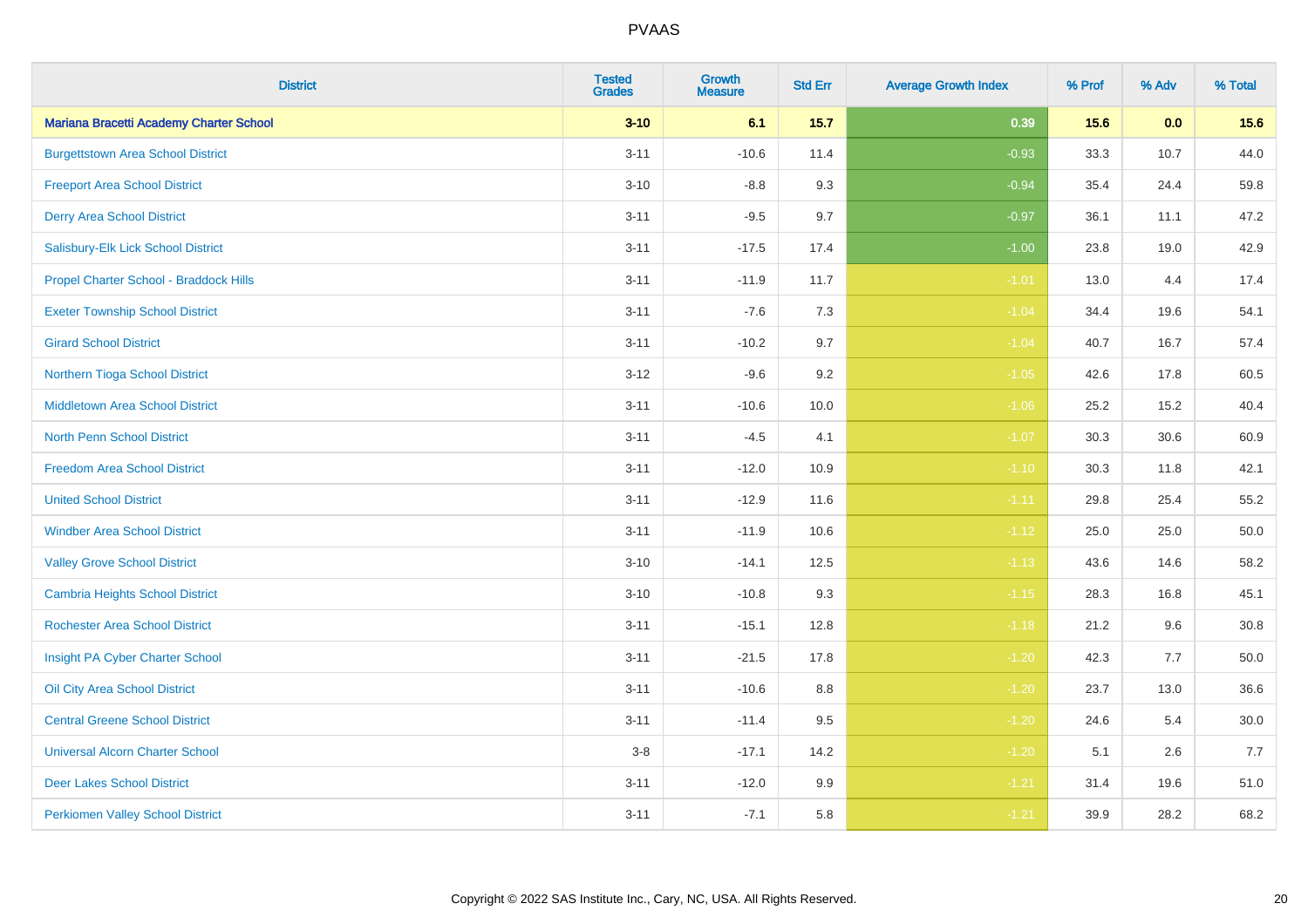| <b>District</b>                               | <b>Tested</b><br><b>Grades</b> | Growth<br><b>Measure</b> | <b>Std Err</b> | <b>Average Growth Index</b> | % Prof | % Adv | % Total |
|-----------------------------------------------|--------------------------------|--------------------------|----------------|-----------------------------|--------|-------|---------|
| Mariana Bracetti Academy Charter School       | $3 - 10$                       | 6.1                      | 15.7           | 0.39                        | 15.6   | 0.0   | 15.6    |
| California Area School District               | $3 - 10$                       | $-15.9$                  | 13.0           | $-1.22$                     | 32.7   | 20.0  | 52.7    |
| <b>Cornwall-Lebanon School District</b>       | $3 - 11$                       | $-6.9$                   | 5.7            | $-1.22$                     | 31.8   | 23.5  | 55.3    |
| <b>Governor Mifflin School District</b>       | $3 - 11$                       | $-8.1$                   | 6.5            | $-1.23$                     | 37.1   | 14.6  | 51.7    |
| <b>Scranton School District</b>               | $3 - 12$                       | $-10.4$                  | 8.3            | $-1.25$                     | 20.6   | 8.8   | 29.4    |
| <b>Innovative Arts Academy Charter School</b> | $6 - 11$                       | $-13.5$                  | 10.8           | $-1.25$                     | 5.8    | 2.3   | $8.0\,$ |
| <b>KIPP Philadelphia Charter School</b>       | $3 - 8$                        | $-17.0$                  | 13.4           | $-1.26$                     | 12.2   | 0.0   | 12.2    |
| Northern Lebanon School District              | $3 - 11$                       | $-10.5$                  | 8.3            | $-1.26$                     | 31.4   | 11.8  | 43.1    |
| <b>Iroquois School District</b>               | $3 - 11$                       | $-12.7$                  | 9.9            | $-1.27$                     | 37.0   | 12.0  | 49.0    |
| <b>Lebanon School District</b>                | $3 - 11$                       | $-7.6$                   | 5.9            | $-1.28$                     | 16.5   | 2.8   | 19.3    |
| <b>Spring Grove Area School District</b>      | $3 - 11$                       | $-8.6$                   | 6.7            | $-1.28$                     | 41.5   | 19.9  | 61.4    |
| <b>Norristown Area School District</b>        | $3 - 12$                       | $-9.4$                   | 7.1            | $-1.31$                     | 24.0   | 5.7   | 29.7    |
| <b>Coatesville Area School District</b>       | $3 - 11$                       | $-9.8$                   | 7.4            | $-1.31$                     | 19.9   | 6.2   | 26.1    |
| <b>Mercer Area School District</b>            | $3 - 11$                       | $-15.0$                  | 11.3           | $-1.32$                     | 31.5   | 26.0  | 57.5    |
| <b>Ringgold School District</b>               | $3 - 11$                       | $-10.0$                  | 7.6            | $-1.32$                     | 28.3   | 8.0   | 36.4    |
| <b>Forbes Road School District</b>            | $3 - 11$                       | $-24.1$                  | 18.2           | $-1.32$                     | 23.5   | 5.9   | 29.4    |
| <b>Woodland Hills School District</b>         | $3 - 12$                       | $-11.7$                  | 8.8            | $-1.33$                     | 11.0   | 6.6   | 17.5    |
| <b>Mount Pleasant Area School District</b>    | $3 - 11$                       | $-12.6$                  | 9.3            | $-1.34$                     | 25.8   | 16.7  | 42.5    |
| Franklin Towne Charter Elementary School      | $3 - 8$                        | $-23.3$                  | 17.4           | $-1.34$                     | 23.8   | 9.5   | 33.3    |
| <b>Penn Cambria School District</b>           | $3 - 11$                       | $-12.1$                  | 9.0            | $-1.35$                     | 33.6   | 15.6  | 49.2    |
| <b>Clarion-Limestone Area School District</b> | $3 - 12$                       | $-18.4$                  | 13.6           | $-1.35$                     | 33.3   | 19.6  | 52.9    |
| <b>Haverford Township School District</b>     | $3 - 11$                       | $-8.1$                   | 6.0            | $-1.35$                     | 38.0   | 36.2  | 74.2    |
| <b>Forest Hills School District</b>           | $3 - 11$                       | $-12.4$                  | 9.1            | $-1.36$                     | 32.8   | 9.8   | 42.6    |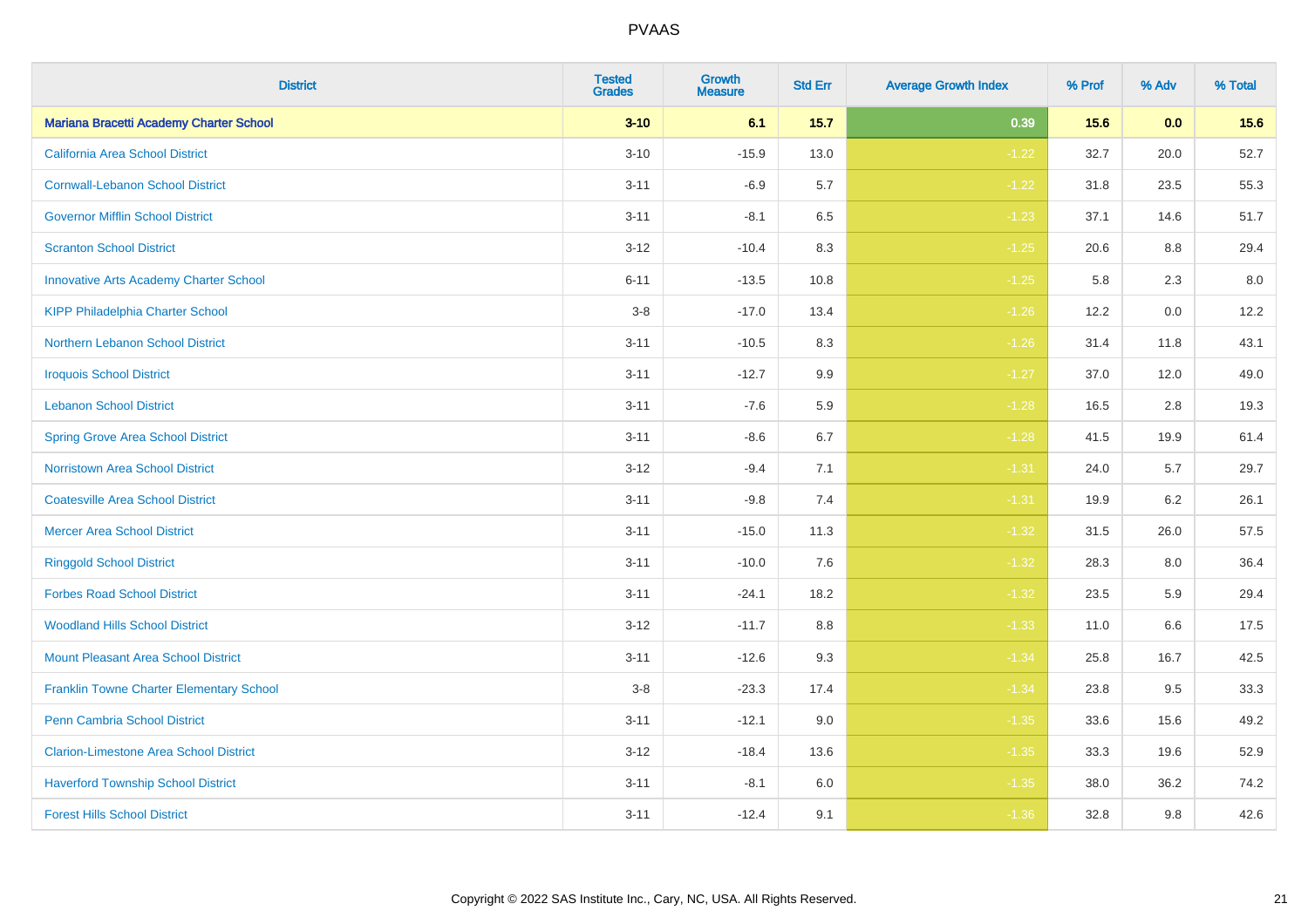| <b>District</b>                                    | <b>Tested</b><br><b>Grades</b> | Growth<br><b>Measure</b> | <b>Std Err</b> | <b>Average Growth Index</b> | % Prof | % Adv | % Total |
|----------------------------------------------------|--------------------------------|--------------------------|----------------|-----------------------------|--------|-------|---------|
| Mariana Bracetti Academy Charter School            | $3 - 10$                       | 6.1                      | 15.7           | 0.39                        | 15.6   | 0.0   | 15.6    |
| <b>Central Dauphin School District</b>             | $3 - 11$                       | $-5.8$                   | 4.2            | $-1.37$                     | 30.9   | 11.0  | 42.0    |
| <b>Cocalico School District</b>                    | $3 - 11$                       | $-10.7$                  | 7.6            | $-1.39$                     | 25.4   | 26.5  | 51.8    |
| <b>Western Beaver County School District</b>       | $3 - 11$                       | $-20.7$                  | 14.9           | $-1.39$                     | 47.2   | 13.9  | 61.1    |
| <b>Nazareth Area School District</b>               | $3 - 11$                       | $-9.6$                   | 6.8            | $-1.40$                     | 41.7   | 22.6  | 64.3    |
| <b>Redbank Valley School District</b>              | $3 - 11$                       | $-16.7$                  | 11.9           | $-1.40$                     | 23.4   | 20.3  | 43.8    |
| <b>Portage Area School District</b>                | $3 - 10$                       | $-18.0$                  | 12.7           | $-1.41$                     | 32.1   | 18.9  | 50.9    |
| Northwood Academy Charter School                   | $3 - 8$                        | $-17.4$                  | 12.3           | $-1.41$                     | 29.1   | 7.3   | 36.4    |
| <b>Executive Education Academy Charter School</b>  | $3 - 10$                       | $-25.7$                  | 17.9           | $-1.43$                     | 38.1   | 0.0   | 38.1    |
| <b>Fort Leboeuf School District</b>                | $3 - 11$                       | $-12.5$                  | 8.6            | $-1.45$                     | 29.9   | 25.7  | 55.6    |
| <b>Lincoln Park Performing Arts Charter School</b> | $7 - 11$                       | $-15.9$                  | 10.9           | $-1.45$                     | 43.7   | 25.3  | 69.0    |
| Ambridge Area School District                      | $3 - 12$                       | $-13.7$                  | 9.3            | $-1.46$                     | 28.1   | 9.9   | 38.0    |
| <b>Kiski Area School District</b>                  | $3 - 11$                       | $-12.1$                  | 8.1            | $-1.49$                     | 32.7   | 17.0  | 49.7    |
| <b>Muncy School District</b>                       | $3 - 11$                       | $-16.3$                  | 10.8           | $-1.51$                     | 41.9   | 15.1  | 57.0    |
| <b>Lower Moreland Township School District</b>     | $3 - 11$                       | $-11.2$                  | 7.3            | $-1.52$                     | 33.7   | 26.8  | 60.5    |
| <b>Wilson School District</b>                      | $3 - 12$                       | $-16.3$                  | 10.6           | $-1.53$                     | 37.6   | 19.4  | 57.0    |
| <b>Albert Gallatin Area School District</b>        | $3 - 11$                       | $-13.5$                  | 8.7            | $-1.55$                     | 25.2   | 12.9  | 38.1    |
| Mt Lebanon School District                         | $3 - 11$                       | $-10.2$                  | 6.5            | $-1.56$                     | 39.4   | 40.1  | 79.4    |
| Northern Lehigh School District                    | $3 - 12$                       | $-18.1$                  | 11.5           | $-1.58$                     | 29.2   | 13.9  | 43.1    |
| <b>Centennial School District</b>                  | $3 - 10$                       | $-9.0$                   | 5.6            | $-1.59$                     | 30.8   | 10.3  | 41.1    |
| <b>Chichester School District</b>                  | $3 - 11$                       | $-18.6$                  | 11.6           | $-1.60$                     | 21.9   | 6.8   | 28.8    |
| Southern Huntingdon County School District         | $3 - 11$                       | $-17.4$                  | 10.7           | $-1.62$                     | 26.8   | 12.2  | 39.0    |
| <b>West Greene School District</b>                 | $3 - 11$                       | $-21.5$                  | 13.1           | $-1.63$                     | 19.6   | 9.8   | 29.4    |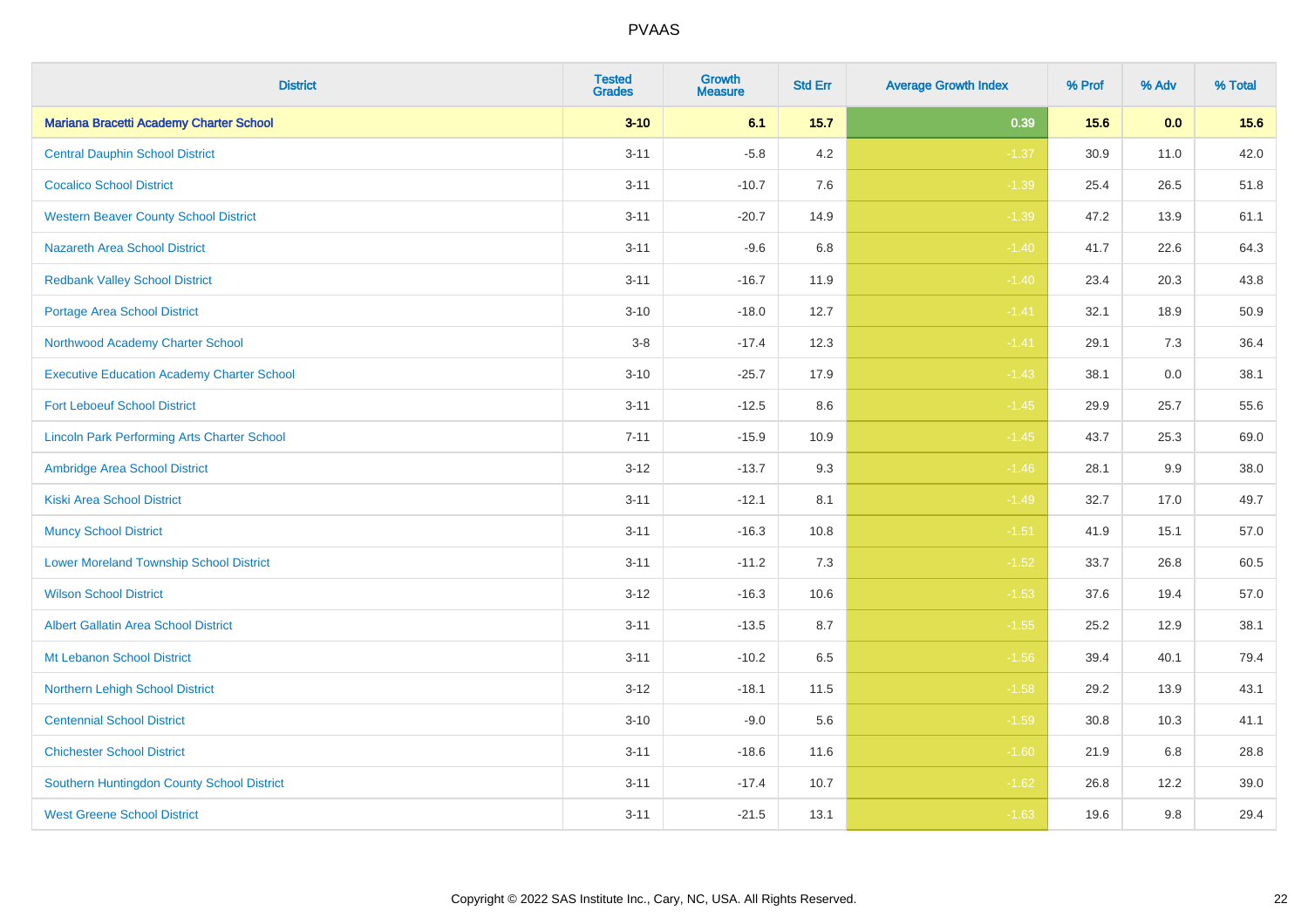| <b>District</b>                                        | <b>Tested</b><br><b>Grades</b> | <b>Growth</b><br><b>Measure</b> | <b>Std Err</b> | <b>Average Growth Index</b> | % Prof | % Adv | % Total |
|--------------------------------------------------------|--------------------------------|---------------------------------|----------------|-----------------------------|--------|-------|---------|
| Mariana Bracetti Academy Charter School                | $3 - 10$                       | 6.1                             | $15.7$         | 0.39                        | 15.6   | 0.0   | 15.6    |
| <b>Mahanoy Area School District</b>                    | $3 - 10$                       | $-19.8$                         | 11.7           | $-1.69$                     | 21.2   | 6.1   | 27.3    |
| <b>Tussey Mountain School District</b>                 | $3 - 12$                       | $-19.2$                         | 11.4           | $-1.69$                     | 29.6   | 14.1  | 43.7    |
| <b>South Middleton School District</b>                 | $3 - 11$                       | $-15.4$                         | 9.0            | $-1.70$                     | 32.6   | 18.2  | 50.8    |
| Mastery Charter School-Francis D. Pastorius Elementary | $3-8$                          | $-34.0$                         | 19.8           | $-1.71$                     | 0.0    | 0.0   | $0.0\,$ |
| Alliance For Progress Charter School                   | $3-8$                          | $-28.7$                         | 16.5           | $-1.74$                     | 12.5   | 0.0   | 12.5    |
| <b>Bristol Borough School District</b>                 | $3 - 12$                       | $-19.5$                         | 11.2           | $-1.75$                     | 16.9   | 10.4  | 27.3    |
| <b>Annville-Cleona School District</b>                 | $3 - 12$                       | $-17.2$                         | 9.8            | $-1.75$                     | 32.4   | 18.5  | 50.9    |
| Daniel Boone Area School District                      | $3-12$                         | $-14.2$                         | 7.9            | $-1.79$                     | 29.0   | 14.8  | 43.8    |
| <b>Canton Area School District</b>                     | $3 - 11$                       | $-22.0$                         | 12.2           | $-1.80$                     | 28.6   | 12.7  | 41.3    |
| <b>Berwick Area School District</b>                    | $3 - 11$                       | $-14.3$                         | 7.9            | $-1.80$                     | 26.1   | 12.8  | 38.9    |
| <b>Big Beaver Falls Area School District</b>           | $3 - 11$                       | $-18.9$                         | 10.5           | $-1.80$                     | 17.9   | 9.5   | 27.4    |
| Catasauqua Area School District                        | $3 - 12$                       | $-19.2$                         | 10.5           | $-1.81$                     | 15.6   | 12.2  | 27.8    |
| <b>Glendale School District</b>                        | $3 - 10$                       | $-23.9$                         | 13.1           | $-1.82$                     | 45.1   | 7.8   | 52.9    |
| <b>Keystone School District</b>                        | $3 - 11$                       | $-22.0$                         | 11.9           | $-1.85$                     | 41.9   | 19.4  | 61.3    |
| <b>Weatherly Area School District</b>                  | $3 - 11$                       | $-28.3$                         | 15.1           | $-1.87$                     | 22.9   | 14.3  | 37.1    |
| <b>Souderton Area School District</b>                  | $3 - 11$                       | $-10.1$                         | 5.4            | $-1.88$                     | 37.2   | 18.1  | 55.3    |
| <b>Pottstown School District</b>                       | $3 - 12$                       | $-17.7$                         | 9.4            | $-1.89$                     | 21.7   | 3.3   | 25.0    |
| <b>West Oak Lane Charter School</b>                    | $3-8$                          | $-24.4$                         | 12.9           | $-1.89$                     | 23.5   | 0.0   | 23.5    |
| Propel Charter School-Pitcairn                         | $3-8$                          | $-28.0$                         | 14.8           | $-1.89$                     | 11.1   | 2.8   | 13.9    |
| Juniata Valley School District                         | $3 - 11$                       | $-25.7$                         | 13.3           | $-1.92$                     | 39.6   | 6.2   | 45.8    |
| <b>Mount Carmel Area School District</b>               | $3 - 11$                       | $-18.6$                         | 9.6            | $-1.93$                     | 28.6   | 8.9   | 37.5    |
| La Academia Partnership Charter School                 | $6 - 11$                       | $-38.4$                         | 19.5           | $-1.96$                     | 0.0    | 0.0   | $0.0\,$ |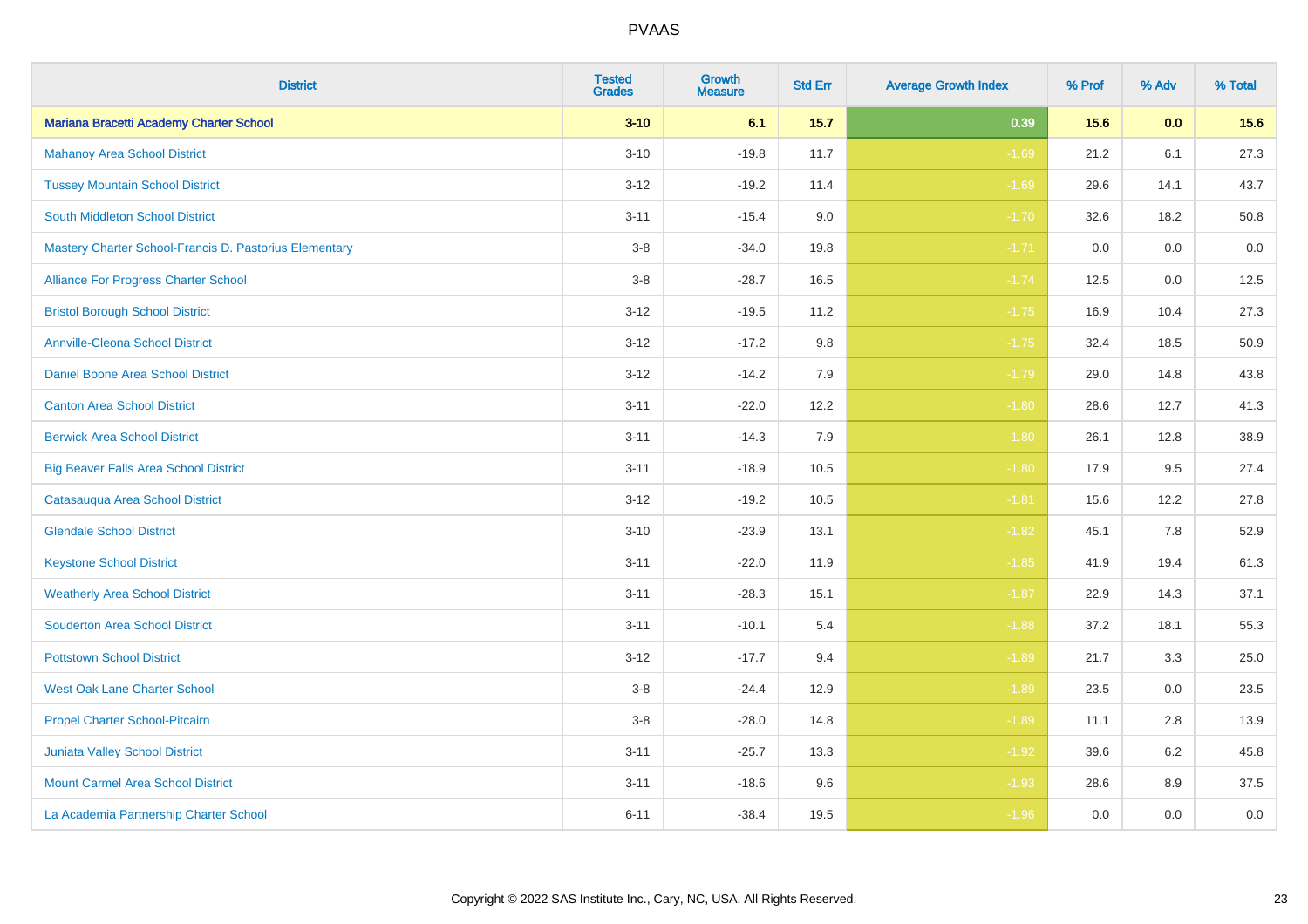| <b>District</b>                               | <b>Tested</b><br><b>Grades</b> | Growth<br><b>Measure</b> | <b>Std Err</b> | <b>Average Growth Index</b> | % Prof | % Adv | % Total |
|-----------------------------------------------|--------------------------------|--------------------------|----------------|-----------------------------|--------|-------|---------|
| Mariana Bracetti Academy Charter School       | $3 - 10$                       | 6.1                      | 15.7           | 0.39                        | 15.6   | 0.0   | 15.6    |
| Philadelphia City School District             | $3 - 12$                       | $-7.8$                   | 3.9            | $-1.98$                     | 15.9   | 4.6   | 20.5    |
| <b>Spring Cove School District</b>            | $3 - 11$                       | $-17.6$                  | 8.8            | $-2.00$                     | 23.4   | 14.1  | 37.5    |
| <b>Southern York County School District</b>   | $3 - 11$                       | $-15.3$                  | 7.6            | $-2.01$                     | 39.0   | 15.0  | 54.0    |
| <b>Eastern Lebanon County School District</b> | $3 - 11$                       | $-16.3$                  | 7.9            | $-2.05$                     | 31.7   | 8.4   | 40.1    |
| <b>Central Cambria School District</b>        | $3 - 11$                       | $-18.8$                  | 9.1            | $-2.06$                     | 38.3   | 14.1  | 52.3    |
| Renaissance Academy Charter School            | $3 - 11$                       | $-24.2$                  | 11.5           | $-2.09$                     | 30.4   | 21.7  | 52.2    |
| <b>Central Bucks School District</b>          | $3 - 11$                       | $-7.2$                   | 3.4            | $-2.11$                     | 35.1   | 32.9  | 68.0    |
| West Jefferson Hills School District          | $3 - 11$                       | $-15.6$                  | 7.3            | $-2.14$                     | 31.7   | 28.6  | 60.3    |
| <b>Pennsbury School District</b>              | $3 - 11$                       | $-10.0$                  | 4.6            | $-2.15$                     | 34.7   | 23.6  | 58.3    |
| <b>Butler Area School District</b>            | $3 - 11$                       | $-11.2$                  | 5.1            | $-2.17$                     | 36.0   | 22.0  | 57.9    |
| <b>Greensburg Salem School District</b>       | $3 - 11$                       | $-17.1$                  | 7.8            | $-2.20$                     | 34.1   | 16.8  | 50.9    |
| <b>Elizabeth Forward School District</b>      | $3 - 11$                       | $-17.2$                  | 7.8            | $-2.21$                     | 37.0   | 12.1  | 49.1    |
| <b>Pocono Mountain School District</b>        | $3 - 12$                       | $-24.7$                  | 11.1           | $-2.23$                     | 24.2   | 11.1  | 35.4    |
| <b>Rockwood Area School District</b>          | $3 - 11$                       | $-26.8$                  | 11.9           | $-2.24$                     | 41.3   | 23.8  | 65.1    |
| <b>Norwin School District</b>                 | $3 - 11$                       | $-13.2$                  | 5.9            | $-2.24$                     | 38.8   | 30.9  | 69.7    |
| <b>Mars Area School District</b>              | $3 - 10$                       | $-17.5$                  | 7.7            | $-2.26$                     | 38.5   | 23.0  | 61.5    |
| <b>Schuylkill Valley School District</b>      | $3 - 11$                       | $-21.8$                  | 9.6            | $-2.28$                     | 37.7   | 7.6   | 45.3    |
| <b>Seneca Valley School District</b>          | $3 - 11$                       | $-11.6$                  | 5.1            | $-2.29$                     | 41.8   | 23.6  | 65.5    |
| <b>Uniontown Area School District</b>         | $3 - 11$                       | $-24.4$                  | 10.5           | $-2.31$                     | 33.0   | 6.8   | 39.8    |
| <b>Arts Academy Charter School</b>            | $5-8$                          | $-35.5$                  | 15.0           | $-2.35$                     | 37.8   | 10.8  | 48.6    |
| <b>Kennett Consolidated School District</b>   | $3 - 11$                       | $-17.5$                  | 7.4            | $-2.36$                     | 25.0   | 16.5  | 41.5    |
| Saint Marys Area School District              | $3 - 11$                       | $-19.8$                  | 8.4            | $-2.37$                     | 38.4   | 15.2  | 53.6    |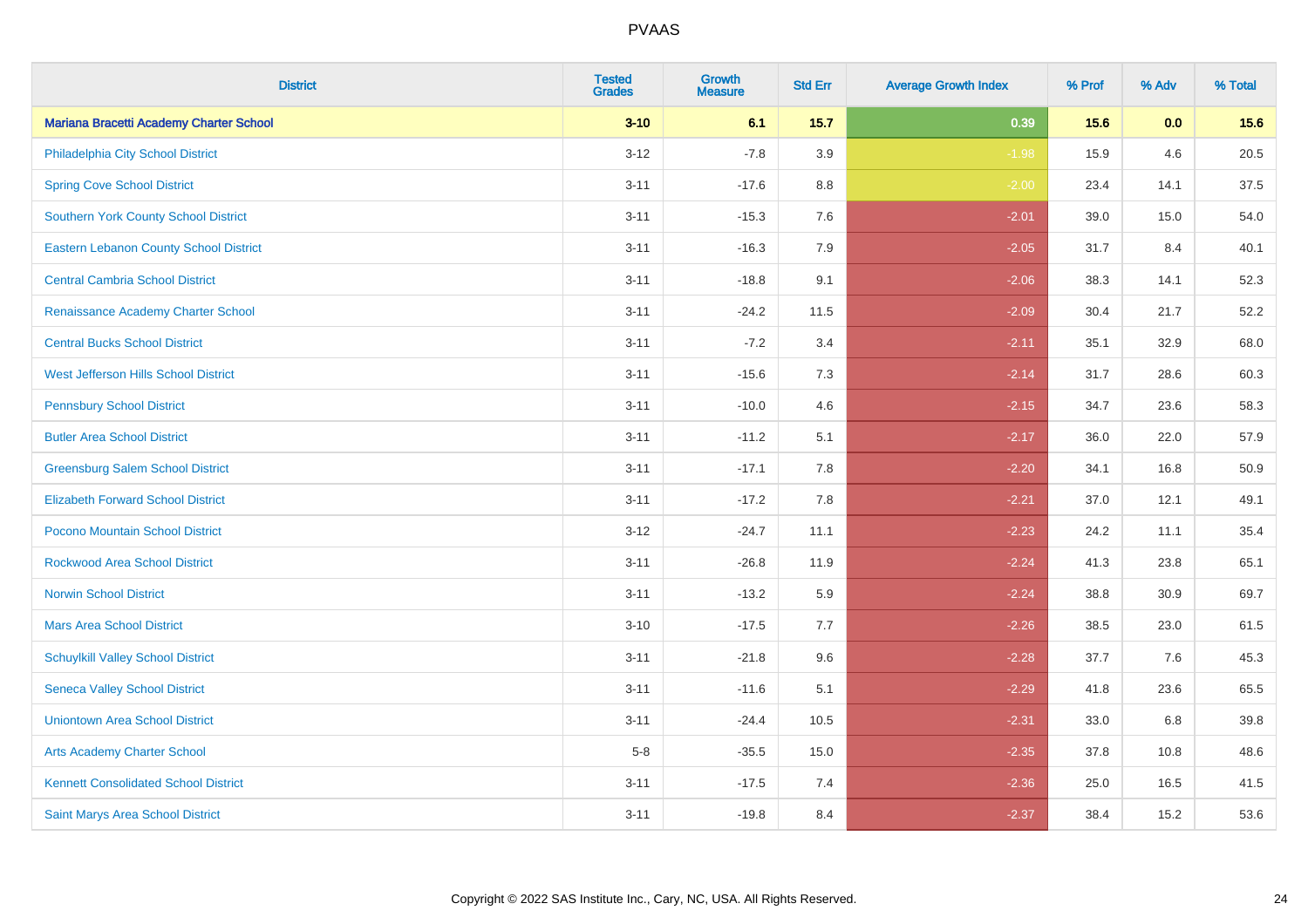| <b>District</b>                                | <b>Tested</b><br><b>Grades</b> | Growth<br><b>Measure</b> | <b>Std Err</b> | <b>Average Growth Index</b> | % Prof | % Adv | % Total |
|------------------------------------------------|--------------------------------|--------------------------|----------------|-----------------------------|--------|-------|---------|
| Mariana Bracetti Academy Charter School        | $3 - 10$                       | 6.1                      | 15.7           | 0.39                        | 15.6   | 0.0   | 15.6    |
| <b>Garnet Valley School District</b>           | $3 - 10$                       | $-16.4$                  | 6.8            | $-2.40$                     | 42.1   | 31.2  | 73.3    |
| <b>Blairsville-Saltsburg School District</b>   | $3 - 11$                       | $-25.9$                  | 10.6           | $-2.43$                     | 37.6   | 17.6  | 55.3    |
| South Fayette Township School District         | $3 - 11$                       | $-15.7$                  | 6.4            | $-2.44$                     | 41.4   | 38.8  | 80.2    |
| <b>Marple Newtown School District</b>          | $3 - 11$                       | $-19.8$                  | 8.1            | $-2.44$                     | 44.6   | 20.5  | 65.1    |
| <b>Moon Area School District</b>               | $3 - 11$                       | $-15.9$                  | 6.5            | $-2.45$                     | 36.4   | 28.3  | 64.7    |
| <b>Burrell School District</b>                 | $3 - 11$                       | $-30.6$                  | 12.3           | $-2.48$                     | 27.6   | 12.1  | 39.7    |
| <b>Conemaugh Township Area School District</b> | $3 - 12$                       | $-28.5$                  | 11.2           | $-2.53$                     | 34.2   | 24.7  | 58.9    |
| Philipsburg-Osceola Area School District       | $3 - 11$                       | $-26.1$                  | 10.2           | $-2.56$                     | 32.3   | 11.5  | 43.8    |
| <b>Phoenixville Area School District</b>       | $3 - 11$                       | $-19.7$                  | 7.6            | $-2.57$                     | 33.2   | 25.8  | 59.0    |
| <b>Roberto Clemente Charter School</b>         | $3 - 12$                       | $-36.7$                  | 14.1           | $-2.60$                     | 9.8    | 0.0   | 9.8     |
| <b>Ellwood City Area School District</b>       | $3 - 11$                       | $-24.8$                  | 9.5            | $-2.60$                     | 32.1   | 11.9  | 44.0    |
| <b>Lakeview School District</b>                | $3 - 11$                       | $-32.0$                  | 12.1           | $-2.64$                     | 34.4   | 19.7  | 54.1    |
| <b>Plum Borough School District</b>            | $3 - 11$                       | $-21.2$                  | 7.8            | $-2.70$                     | 38.4   | 23.8  | 62.2    |
| <b>Ridley School District</b>                  | $3 - 12$                       | $-17.3$                  | 6.4            | $-2.70$                     | 24.9   | 11.4  | 36.3    |
| Philadelphia Academy Charter School            | $3 - 11$                       | $-34.5$                  | 12.7           | $-2.71$                     | 32.1   | 18.9  | 50.9    |
| <b>Moniteau School District</b>                | $3 - 11$                       | $-30.7$                  | 11.1           | $-2.76$                     | 30.1   | 15.1  | 45.2    |
| <b>Susquehanna Community School District</b>   | $3 - 11$                       | $-36.7$                  | 13.2           | $-2.77$                     | 30.6   | 4.1   | 34.7    |
| <b>Dallastown Area School District</b>         | $3 - 11$                       | $-16.9$                  | 6.1            | $-2.78$                     | 34.0   | 21.1  | 55.0    |
| <b>Pleasant Valley School District</b>         | $3 - 11$                       | $-23.8$                  | 8.4            | $-2.81$                     | 34.6   | 11.1  | 45.8    |
| Meyersdale Area School District                | $3 - 11$                       | $-36.3$                  | 12.8           | $-2.85$                     | 32.2   | 17.0  | 49.2    |
| <b>Ligonier Valley School District</b>         | $3 - 11$                       | $-29.6$                  | 10.3           | $-2.86$                     | 33.7   | 10.2  | 43.9    |
| <b>Springfield School District</b>             | $3 - 11$                       | $-18.4$                  | 6.4            | $-2.87$                     | 39.2   | 28.0  | 67.2    |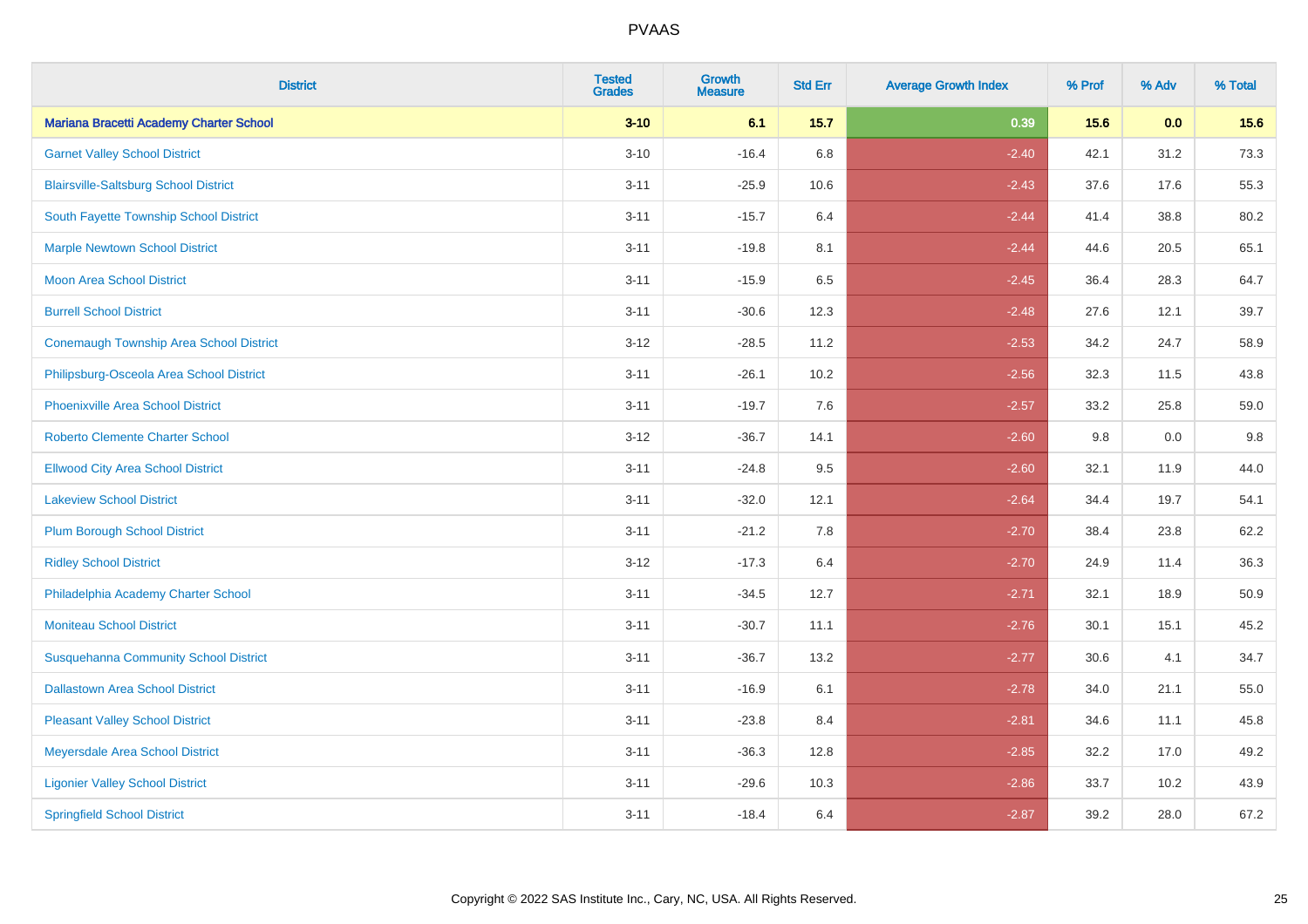| <b>District</b>                              | <b>Tested</b><br><b>Grades</b> | Growth<br><b>Measure</b> | <b>Std Err</b> | <b>Average Growth Index</b> | % Prof | % Adv | % Total |
|----------------------------------------------|--------------------------------|--------------------------|----------------|-----------------------------|--------|-------|---------|
| Mariana Bracetti Academy Charter School      | $3 - 10$                       | 6.1                      | 15.7           | 0.39                        | 15.6   | 0.0   | 15.6    |
| <b>Shamokin Area School District</b>         | $3 - 11$                       | $-24.5$                  | 8.4            | $-2.90$                     | 21.0   | 8.3   | 29.3    |
| South Side Area School District              | $3 - 11$                       | $-33.6$                  | 11.6           | $-2.90$                     | 38.6   | 17.1  | 55.7    |
| <b>Hopewell Area School District</b>         | $3 - 11$                       | $-27.7$                  | 9.4            | $-2.94$                     | 31.9   | 14.3  | 46.2    |
| <b>Columbia Borough School District</b>      | $3 - 12$                       | $-33.9$                  | 11.4           | $-2.98$                     | 13.3   | 5.3   | 18.7    |
| <b>East Stroudsburg Area School District</b> | $3 - 11$                       | $-26.2$                  | 8.7            | $-3.02$                     | 20.5   | 13.0  | 33.5    |
| Morrisville Borough School District          | $3 - 11$                       | $-44.8$                  | 14.6           | $-3.06$                     | 11.6   | 2.3   | 14.0    |
| <b>Riverview School District</b>             | $3 - 11$                       | $-34.6$                  | 11.3           | $-3.06$                     | 24.4   | 21.8  | 46.2    |
| <b>Dunmore School District</b>               | $3 - 11$                       | $-33.8$                  | 10.9           | $-3.08$                     | 26.8   | 11.0  | 37.8    |
| <b>Altoona Area School District</b>          | $3 - 12$                       | $-16.1$                  | 5.1            | $-3.14$                     | 29.5   | 14.2  | 43.8    |
| <b>East Lycoming School District</b>         | $3 - 11$                       | $-29.2$                  | 9.1            | $-3.20$                     | 38.5   | 24.6  | 63.1    |
| <b>North Hills School District</b>           | $3 - 11$                       | $-20.1$                  | 6.3            | $-3.21$                     | 31.4   | 31.1  | 62.5    |
| <b>Quakertown Community School District</b>  | $3 - 12$                       | $-18.5$                  | 5.7            | $-3.24$                     | 35.1   | 22.4  | 57.5    |
| <b>Corry Area School District</b>            | $3 - 11$                       | $-28.4$                  | 8.4            | $-3.35$                     | 27.0   | 16.2  | 43.2    |
| <b>Northwestern School District</b>          | $3 - 11$                       | $-32.4$                  | 9.6            | $-3.35$                     | 31.8   | 13.6  | 45.4    |
| <b>Harbor Creek School District</b>          | $3 - 11$                       | $-27.8$                  | 8.3            | $-3.36$                     | 42.9   | 22.7  | 65.6    |
| <b>Titusville Area School District</b>       | $3 - 11$                       | $-29.4$                  | 8.7            | $-3.38$                     | 27.9   | 8.8   | 36.8    |
| <b>Frazier School District</b>               | $3 - 11$                       | $-45.6$                  | 13.1           | $-3.46$                     | 27.1   | 10.4  | 37.5    |
| <b>New Kensington-Arnold School District</b> | $3 - 11$                       | $-36.8$                  | 10.6           | $-3.48$                     | 22.2   | 1.1   | 23.3    |
| <b>Cheltenham School District</b>            | $3 - 11$                       | $-36.7$                  | 10.4           | $-3.53$                     | 30.8   | 11.0  | 41.8    |
| <b>West Middlesex Area School District</b>   | $3 - 10$                       | $-49.5$                  | 13.9           | $-3.55$                     | 32.5   | 12.5  | 45.0    |
| <b>Hollidaysburg Area School District</b>    | $3 - 11$                       | $-24.9$                  | 6.9            | $-3.60$                     | 31.1   | 24.0  | 55.1    |
| <b>Wilkes-Barre Area School District</b>     | $3 - 11$                       | $-30.8$                  | 8.5            | $-3.62$                     | 24.2   | 4.5   | 28.7    |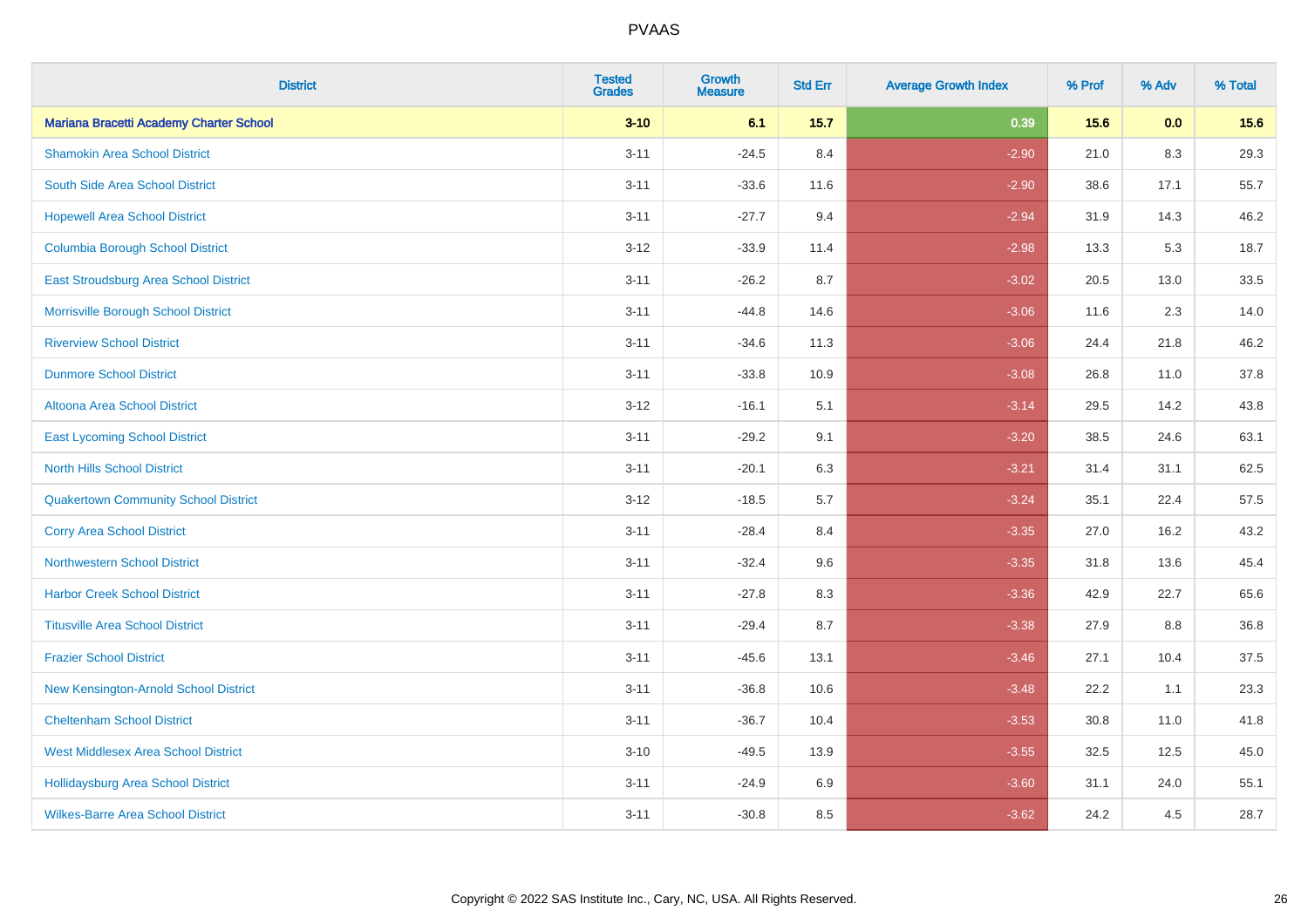| <b>District</b>                                  | <b>Tested</b><br><b>Grades</b> | Growth<br><b>Measure</b> | <b>Std Err</b> | <b>Average Growth Index</b> | % Prof | % Adv | % Total |
|--------------------------------------------------|--------------------------------|--------------------------|----------------|-----------------------------|--------|-------|---------|
| Mariana Bracetti Academy Charter School          | $3 - 10$                       | 6.1                      | 15.7           | 0.39                        | 15.6   | 0.0   | 15.6    |
| New Brighton Area School District                | $3 - 11$                       | $-35.4$                  | 9.7            | $-3.63$                     | 24.3   | 9.7   | 34.0    |
| <b>Waynesboro Area School District</b>           | $3 - 12$                       | $-23.0$                  | 6.3            | $-3.65$                     | 28.6   | 21.6  | 50.2    |
| <b>Mcguffey School District</b>                  | $3 - 11$                       | $-33.0$                  | 8.9            | $-3.70$                     | 25.2   | 9.8   | 35.0    |
| <b>Western Wayne School District</b>             | $3 - 11$                       | $-39.2$                  | 10.5           | $-3.73$                     | 29.8   | 10.6  | 40.4    |
| <b>Octorara Area School District</b>             | $3 - 11$                       | $-35.8$                  | 9.3            | $-3.83$                     | 24.8   | 12.8  | 37.6    |
| <b>Propel Charter School-Mckeesport</b>          | $3 - 8$                        | $-55.4$                  | 14.4           | $-3.84$                     | 21.6   | 2.7   | 24.3    |
| <b>Ridgway Area School District</b>              | $3 - 11$                       | $-48.5$                  | 12.4           | $-3.90$                     | 36.1   | 18.0  | 54.1    |
| <b>Curwensville Area School District</b>         | $3 - 11$                       | $-44.2$                  | 11.3           | $-3.91$                     | 48.6   | 11.4  | 60.0    |
| <b>Shenandoah Valley School District</b>         | $3 - 11$                       | $-50.6$                  | 12.8           | $-3.94$                     | 21.0   | 3.5   | 24.6    |
| <b>Maritime Academy Charter School</b>           | $3 - 10$                       | $-42.1$                  | 10.6           | $-3.98$                     | 17.0   | 1.1   | 18.2    |
| <b>Valley View School District</b>               | $3 - 11$                       | $-47.5$                  | 11.8           | $-4.02$                     | 31.2   | 14.1  | 45.3    |
| Community Academy Of Philadelphia Charter School | $3 - 11$                       | $-52.5$                  | 12.9           | $-4.07$                     | 12.0   | 0.0   | 12.0    |
| Lehigh Valley Academy Regional Charter School    | $3 - 11$                       | $-39.8$                  | 9.7            | $-4.08$                     | 33.6   | 4.8   | 38.5    |
| <b>Somerset Area School District</b>             | $3 - 11$                       | $-36.8$                  | 8.9            | $-4.12$                     | 35.0   | 21.0  | 55.9    |
| <b>Trinity Area School District</b>              | $3 - 11$                       | $-28.0$                  | 6.7            | $-4.18$                     | 33.3   | 22.0  | 55.3    |
| <b>Dallas School District</b>                    | $3 - 11$                       | $-38.6$                  | 9.2            | $-4.19$                     | 29.9   | 34.2  | 64.1    |
| <b>Penn-Delco School District</b>                | $3 - 11$                       | $-31.9$                  | 7.5            | $-4.25$                     | 25.4   | 11.9  | 37.3    |
| <b>Hempfield Area School District</b>            | $3 - 12$                       | $-23.0$                  | 5.4            | $-4.26$                     | 37.9   | 19.6  | 57.4    |
| <b>Williamsport Area School District</b>         | $3 - 11$                       | $-25.7$                  | 6.0            | $-4.28$                     | 23.2   | 8.4   | 31.6    |
| <b>Bristol Township School District</b>          | $3 - 11$                       | $-28.0$                  | 6.5            | $-4.34$                     | 17.5   | 5.6   | 23.2    |
| <b>Neshannock Township School District</b>       | $3 - 10$                       | $-47.9$                  | 10.9           | $-4.40$                     | 42.9   | 16.9  | 59.7    |
| <b>Interboro School District</b>                 | $3 - 12$                       | $-33.5$                  | 7.6            | $-4.40$                     | 31.2   | 10.0  | 41.3    |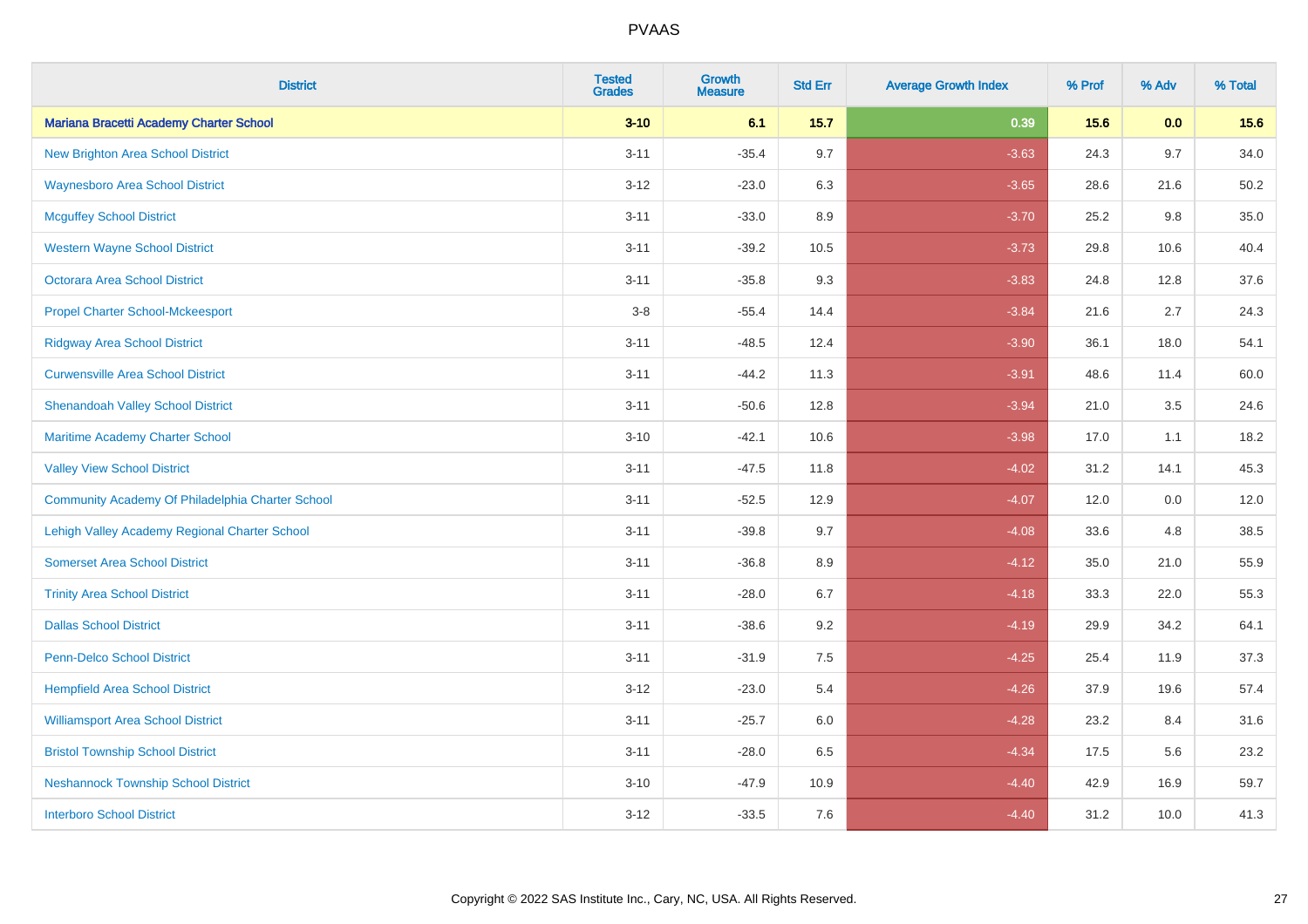| <b>District</b>                            | <b>Tested</b><br><b>Grades</b> | Growth<br><b>Measure</b> | <b>Std Err</b> | <b>Average Growth Index</b> | % Prof | % Adv | % Total |
|--------------------------------------------|--------------------------------|--------------------------|----------------|-----------------------------|--------|-------|---------|
| Mariana Bracetti Academy Charter School    | $3 - 10$                       | 6.1                      | 15.7           | 0.39                        | 15.6   | 0.0   | 15.6    |
| <b>Baldwin-Whitehall School District</b>   | $3 - 11$                       | $-30.4$                  | 6.9            | $-4.41$                     | 32.4   | 13.4  | 45.8    |
| <b>Owen J Roberts School District</b>      | $3 - 11$                       | $-28.8$                  | 6.3            | $-4.56$                     | 41.4   | 29.6  | 71.1    |
| <b>Boyertown Area School District</b>      | $3 - 11$                       | $-32.6$                  | 7.0            | $-4.66$                     | 32.6   | 21.9  | 54.5    |
| <b>Blackhawk School District</b>           | $3 - 11$                       | $-36.6$                  | 7.8            | $-4.67$                     | 35.0   | 10.7  | 45.8    |
| <b>Shippensburg Area School District</b>   | $3 - 11$                       | $-32.5$                  | 6.7            | $-4.84$                     | 32.0   | 15.4  | 47.4    |
| <b>Oxford Area School District</b>         | $3 - 11$                       | $-36.8$                  | 7.5            | $-4.89$                     | 23.1   | 12.3  | 35.4    |
| <b>Beaver Area School District</b>         | $3 - 10$                       | $-47.8$                  | 9.6            | $-4.96$                     | 35.1   | 27.0  | 62.2    |
| <b>West York Area School District</b>      | $3-12$                         | $-39.0$                  | 7.7            | $-5.06$                     | 29.0   | 14.2  | 43.2    |
| <b>Southeastern Greene School District</b> | $3 - 10$                       | $-72.8$                  | 14.3           | $-5.08$                     | 32.6   | 11.6  | 44.2    |
| <b>Elizabethtown Area School District</b>  | $3 - 12$                       | $-37.0$                  | 7.2            | $-5.12$                     | 27.8   | 23.1  | 50.9    |
| <b>Neshaminy School District</b>           | $3 - 11$                       | $-26.1$                  | 4.9            | $-5.32$                     | 29.8   | 15.8  | 45.6    |
| <b>Pittsburgh School District</b>          | $3 - 11$                       | $-19.1$                  | 3.5            | $-5.38$                     | 18.7   | 9.2   | 27.8    |
| <b>Manheim Township School District</b>    | $3 - 12$                       | $-32.8$                  | 6.0            | $-5.43$                     | 31.6   | 24.5  | 56.0    |
| <b>Keystone Oaks School District</b>       | $3 - 11$                       | $-52.2$                  | 9.4            | $-5.52$                     | 32.5   | 14.9  | 47.4    |
| <b>Abington School District</b>            | $3 - 10$                       | $-35.3$                  | 6.3            | $-5.56$                     | 29.6   | 22.9  | 52.5    |
| <b>MaST Community Charter School</b>       | $3 - 10$                       | $-55.3$                  | 9.7            | $-5.70$                     | 37.9   | 17.5  | 55.3    |
| <b>Lancaster School District</b>           | $3 - 12$                       | $-31.7$                  | $5.2\,$        | $-6.04$                     | 11.5   | 4.7   | 16.2    |
| <b>New Castle Area School District</b>     | $3 - 12$                       | $-46.2$                  | 7.6            | $-6.07$                     | 16.4   | 7.2   | 23.6    |
| <b>Council Rock School District</b>        | $3 - 11$                       | $-27.7$                  | 4.2            | $-6.59$                     | 38.3   | 25.0  | 63.3    |
| <b>Laurel Highlands School District</b>    | $3 - 11$                       | $-53.2$                  | 8.1            | $-6.59$                     | 21.7   | 12.4  | 34.2    |
| <b>Southmoreland School District</b>       | $3 - 11$                       | $-69.9$                  | 9.7            | $-7.22$                     | 40.0   | 6.7   | 46.7    |
| <b>West Mifflin Area School District</b>   | $3 - 12$                       | $-60.3$                  | 8.3            | $-7.25$                     | 19.5   | 5.4   | 24.8    |